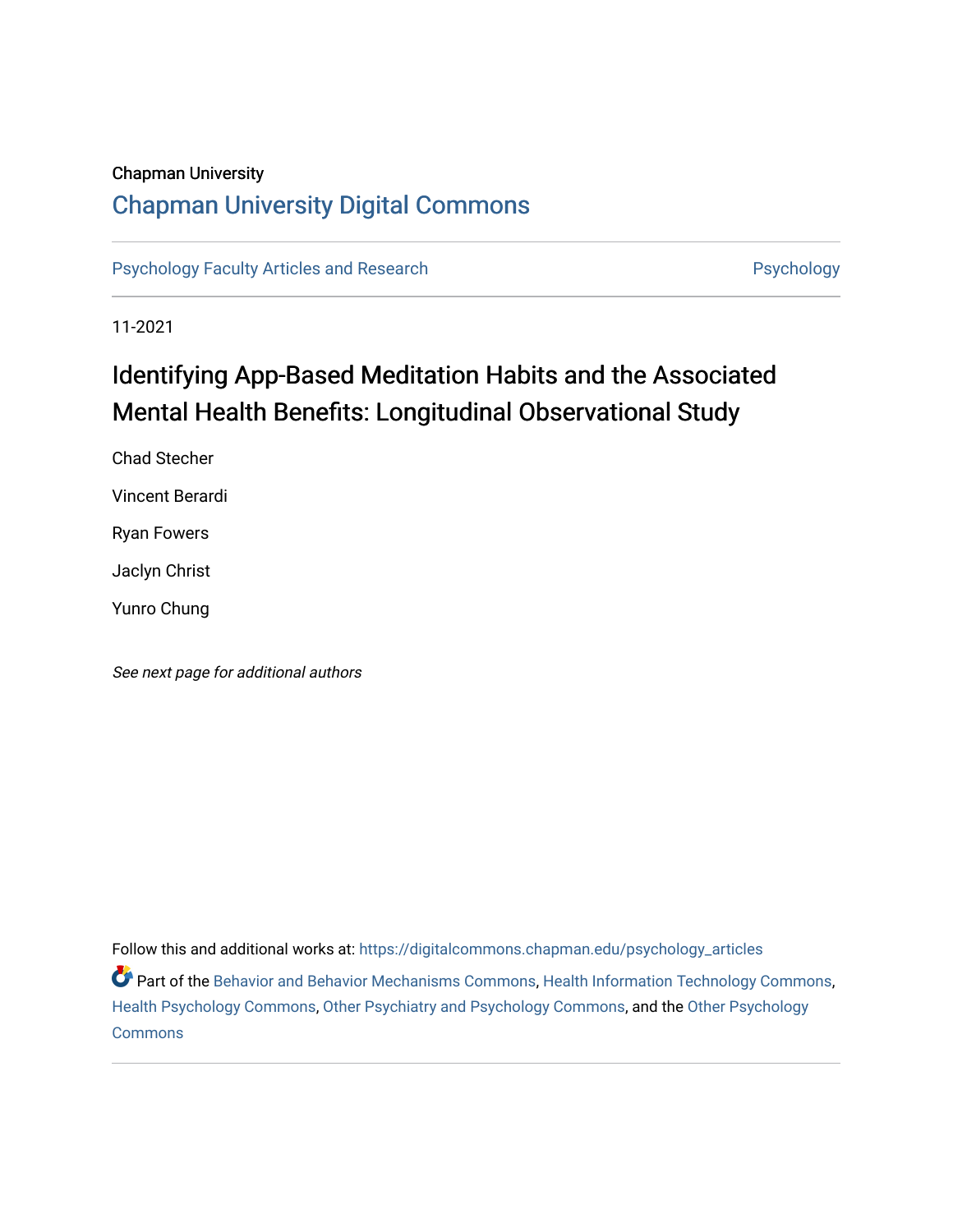# Identifying App-Based Meditation Habits and the Associated Mental Health Benefits: Longitudinal Observational Study

# **Comments**

This article was originally published in Journal of Medical Internet Research, volume 23, issue 11, in 2021. <https://doi.org/10.2196/27282>

# Creative Commons License



This work is licensed under a [Creative Commons Attribution 4.0 License](https://creativecommons.org/licenses/by/4.0/).

Copyright The authors

# Authors

Chad Stecher, Vincent Berardi, Ryan Fowers, Jaclyn Christ, Yunro Chung, and Jennifer Huberty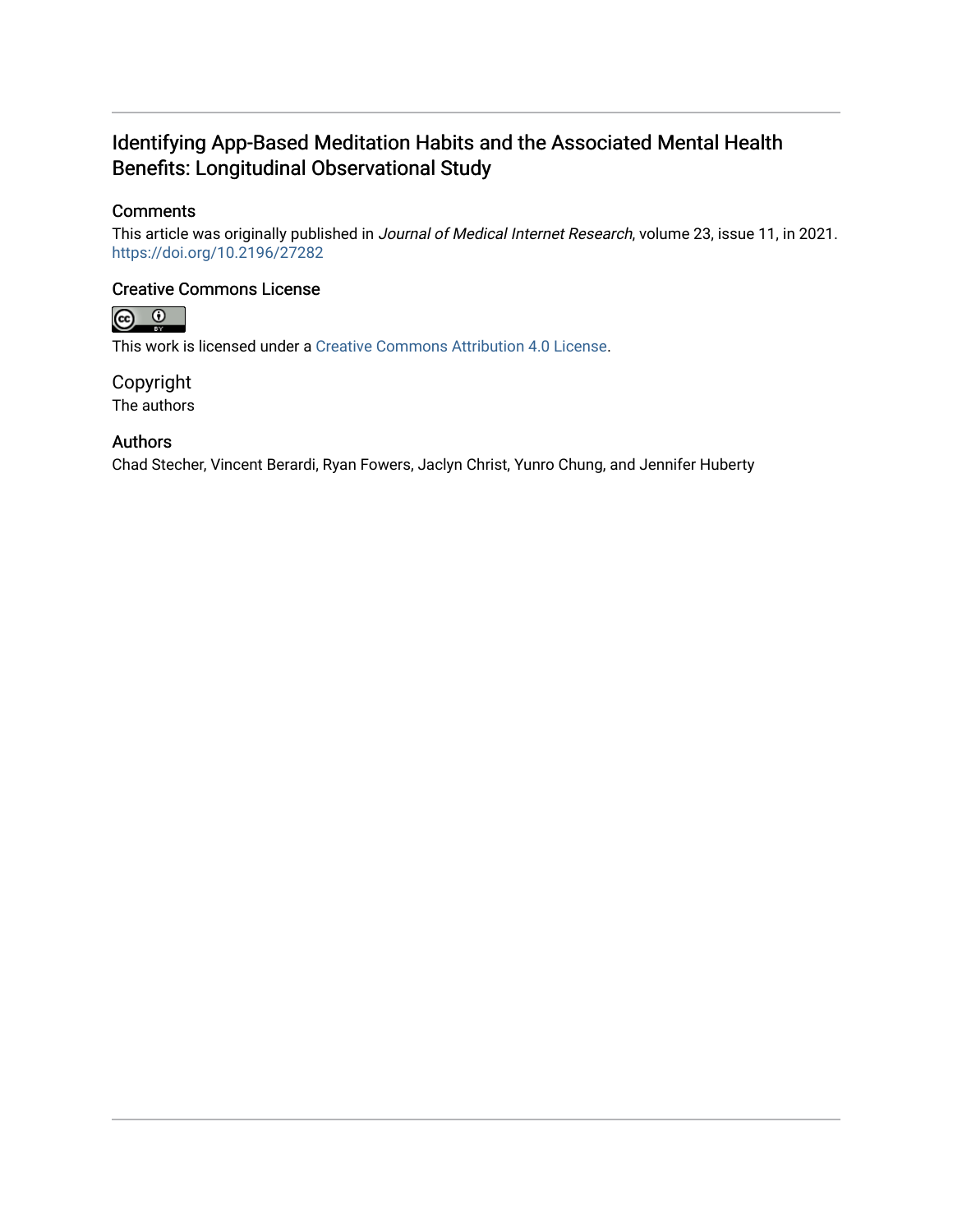# Original Paper

# Identifying App-Based Meditation Habits and the Associated Mental Health Benefits: Longitudinal Observational Study

Chad Stecher<sup>1</sup>, PhD; Vincent Berardi<sup>2</sup>, PhD; Rylan Fowers<sup>1</sup>, BSc; Jaclyn Christ<sup>1</sup>, MSc; Yunro Chung<sup>1</sup>, PhD; Jennifer Huberty<sup>1</sup>, PhD

<sup>1</sup>College of Health Solutions, Arizona State University, Phoenix, AZ, United States

<sup>2</sup>Department of Psychology, Chapman University, Orange, CA, United States

**Corresponding Author:** Chad Stecher, PhD College of Health Solutions Arizona State University 500 N 3rd Street Phoenix, AZ, 85003 United States Phone: 1 6024960957 Email: [chad.stecher@asu.edu](mailto:chad.stecher@asu.edu)

# *Abstract*

**Background:** Behavioral habits are often initiated by contextual cues that occur at approximately the same time each day; so, it may be possible to identify a reflexive habit based on the temporal similarity of repeated daily behavior. Mobile health tools provide the detailed, longitudinal data necessary for constructing such an indicator of reflexive habits, which can improve our understanding of habit formation and help design more effective mobile health interventions for promoting healthier habits.

**Objective:** This study aims to use behavioral data from a commercial mindfulness meditation mobile phone app to construct an indicator of reflexive meditation habits based on temporal similarity and estimate the association between temporal similarity and meditation app users' perceived health benefits.

**Methods:** App-use data from June 2019 to June 2020 were analyzed for 2771 paying subscribers of a meditation mobile phone app, of whom 86.06% (2359/2771) were female, 72.61% (2012/2771) were college educated, 86.29% (2391/2771) were White, and 60.71% (1664/2771) were employed full-time. Participants volunteered to complete a survey assessing their perceived changes in physical and mental health from using the app. Receiver operating characteristic curve analysis was used to evaluate the ability of the temporal similarity measure to predict future behavior, and variable importance statistics from random forest models were used to corroborate these findings. Logistic regression was used to estimate the association between temporal similarity and self-reported physical and mental health benefits.

**Results:** The temporal similarity of users' daily app use before completing the survey, as measured by the dynamic time warping (DTW) distance between app use on consecutive days, significantly predicted app use at 28 days and at 6 months after the survey, even after controlling for users' demographic and socioeconomic characteristics, total app sessions, duration of app use, and number of days with any app use. In addition, the temporal similarity measure significantly increased in the area under the receiver operating characteristic curve (AUC) for models predicting any future app use in 28 days (AUC=0.868 with DTW and 0.850 without DTW; *P*<.001) and for models predicting any app use in 6 months (AUC=0.821 with DTW and 0.802 without DTW; *P*<.001). Finally, a 1% increase in the temporal similarity of users' daily meditation practice with the app over 6 weeks before the survey was associated with increased odds of reporting mental health improvements, with an odds ratio of 2.94 (95% CI 1.832-6.369).

**Conclusions:** The temporal similarity of the meditation app use was a significant predictor of future behavior, which suggests that this measure can identify reflexive meditation habits. In addition, temporal similarity was associated with greater perceived mental health benefits, which demonstrates that additional mental health benefits may be derived from forming reflexive meditation habits.

*(J Med Internet Res 2021;23(11):e27282)* doi: [10.2196/27282](http://dx.doi.org/10.2196/27282)

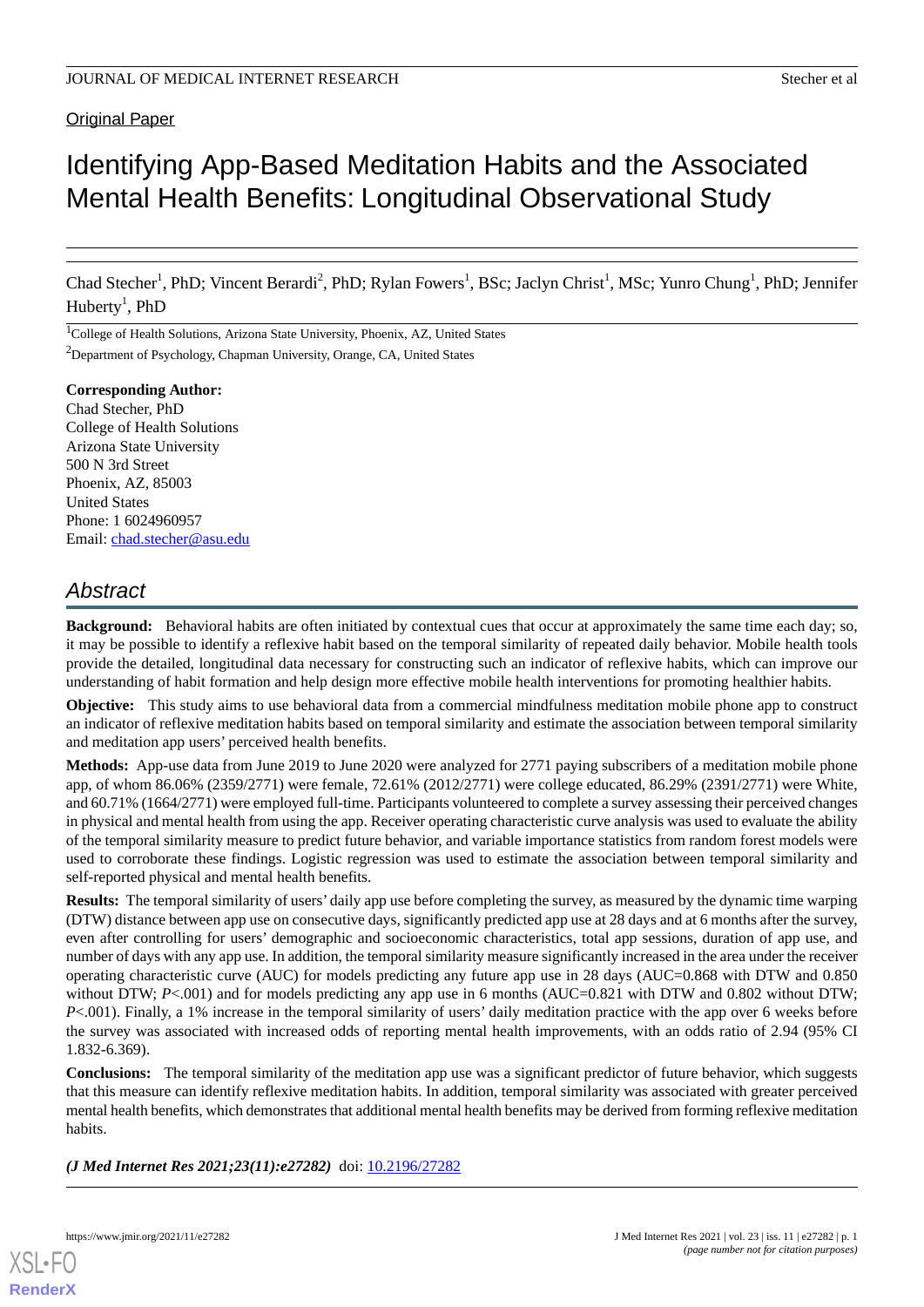#### **KEYWORDS**

behavioral habits; habit formation; mindfulness meditation; mental health; mHealth; mobile health; dynamic time warping; mobile phone

# *Introduction*

#### **Background**

Practicing healthier daily behaviors would improve many important physical and mental health outcomes for adults in the United States [\[1](#page-16-0)-[5](#page-17-0)]. However, even when healthy behaviors are successfully initiated, many people find it difficult to maintain them as long-term habits [\[6](#page-17-1)-[8](#page-17-2)] and thus do not attain the corresponding health benefits. One theory of habitual behaviors from psychology and neuroscience contends that habits are unconsciously or reflexively cued by environmental stimuli [[9](#page-17-3)[-11](#page-17-4)]. By repeatedly pairing an environmental or contextual cue with the performance of a desired behavior, our brains routinize the cue-behavior association, reducing the use of deliberative cognitive processes to instigate the daily performance of the behavior [[12-](#page-17-5)[14](#page-17-6)]. Recent research suggests that these contextually cued reflexive responses underlie many of our daily behaviors [\[9](#page-17-3),[15\]](#page-17-7), and reflexively instigated habits are a commonly reported behavioral strategy among those who successfully maintain healthy habits, such as daily medication adherence and physical activity [[16-](#page-17-8)[20](#page-17-9)]. However, research has yet to examine mindfulness meditation practices, where the reduction in cognitive effort associated with reflexively instigating meditation [\[20](#page-17-9)-[22\]](#page-17-10) may enhance the mindfulness experience and increase the corresponding mental health benefits.

An additional limitation to the existing psychology research on habitual behaviors has been the reliance on self-reported measures of habit strength [\[23](#page-17-11)]. Habits are theorized to be unconsciously initiated, and as such, individuals should not be able to accurately recall their experience of performing a habitual behavior. Thus, self-reported measures are more likely to capture an individual's perceived self-efficacy or fluency in their behavior [[24\]](#page-17-12). The historical reliance on survey-based habit measures stemmed from a lack of detailed, longitudinal behavioral data necessary for observing daily behavioral patterns. With the recent advent and popularity of mobile health (mHealth) tools that collect precise, high-frequency data on users'daily behaviors, there is a new opportunity for developing more objective indicators of daily habits. These data-driven measures offer the potential to more accurately describe the habit formation process and inform the design of new mHealth interventions that can more successfully promote the formation of healthier habits. As this type of high-frequency daily data are available for many health behaviors, such as physical activity (via wearable fitness trackers), medication adherence (via pill bottles with electronic caps), and mobile phone app–based mindfulness meditation, objective identifiers of reflexive habits will also allow the research on habitual behaviors to be translated across behavioral settings with a higher degree of fidelity.

## **Goals of This Study**

The 2 aims of this study are to construct and test an objective indicator of contextually cued mindfulness meditation habits and to estimate the association between this indicator and improvements in physical and mental health. For this research, we examined detailed observations of mindfulness meditation practices among users of *Calm,* a popular commercial meditation smartphone app. Our novel indicator of contextually cued habits was constructed to capture the temporal similarity of daily app use (ie, using the app at approximately the same time of the day) based on the dynamic time warping (DTW) distance between app use on consecutive days (detailed below). Existing research has shown that most contextually cued habits are performed at approximately the same time and in the same location each day [[25,](#page-17-13)[26](#page-17-14)], which motivates the use of temporal similarity to identify reflexively instigated meditation habits. However, as contextually cued habits are rarely based strictly on time, DTW is used to flexibly measure temporal changes in app-use patterns. For example, a person's daily meditation habit could be cued by finishing lunch or arriving home after work, both of which may occur at slightly different times each day. Accordingly, we apply the DTW measure to capture the broad changes in daily app use start time, duration, or both, while allowing for small daily variations in these dimensions. As a large difference in temporal similarity between 2 days signals that the individual was meditating with the app in a different pattern on those days, we hypothesize that our measure of temporal similarity will indicate when the individual's meditation behavior occurred outside of their usual behavioral context and routines. Admittedly, not all reflexive habits are performed at approximately the same time each day; however, our approach aims to identify most meditation habits that are initiated by temporally similar contextual cues.

In this study, we evaluate our measure of temporal similarity as an indicator of meditation habits by estimating the relative importance of temporal similarity for predicting users' future app use. As contextually cued habits are known to underlie many of our long-term daily behaviors, we hypothesize that our temporal similarity measure will successfully identify many users'reflexive meditation habits and thus significantly predict users' future behavior. We test this hypothesis by comparing the predictive strength of temporal similarity with measures of the frequency and duration of app use [[27](#page-17-15)[-31](#page-18-0)]. Toward the second aim of this study, we then estimate the association between our temporal similarity measure and perceived physical and mental health benefits from using the meditation app. This second set of analyses was exploratory in nature and was designed to investigate the potential relationship between reflexive medication habits and changes in physical and mental health.

This is the first study to offer an objective indicator of reflexive meditation habits based on detailed mHealth data. This measure will allow researchers to better describe the habit formation process and to better target and measure future behavioral

 $XSI - F($ **[RenderX](http://www.renderx.com/)**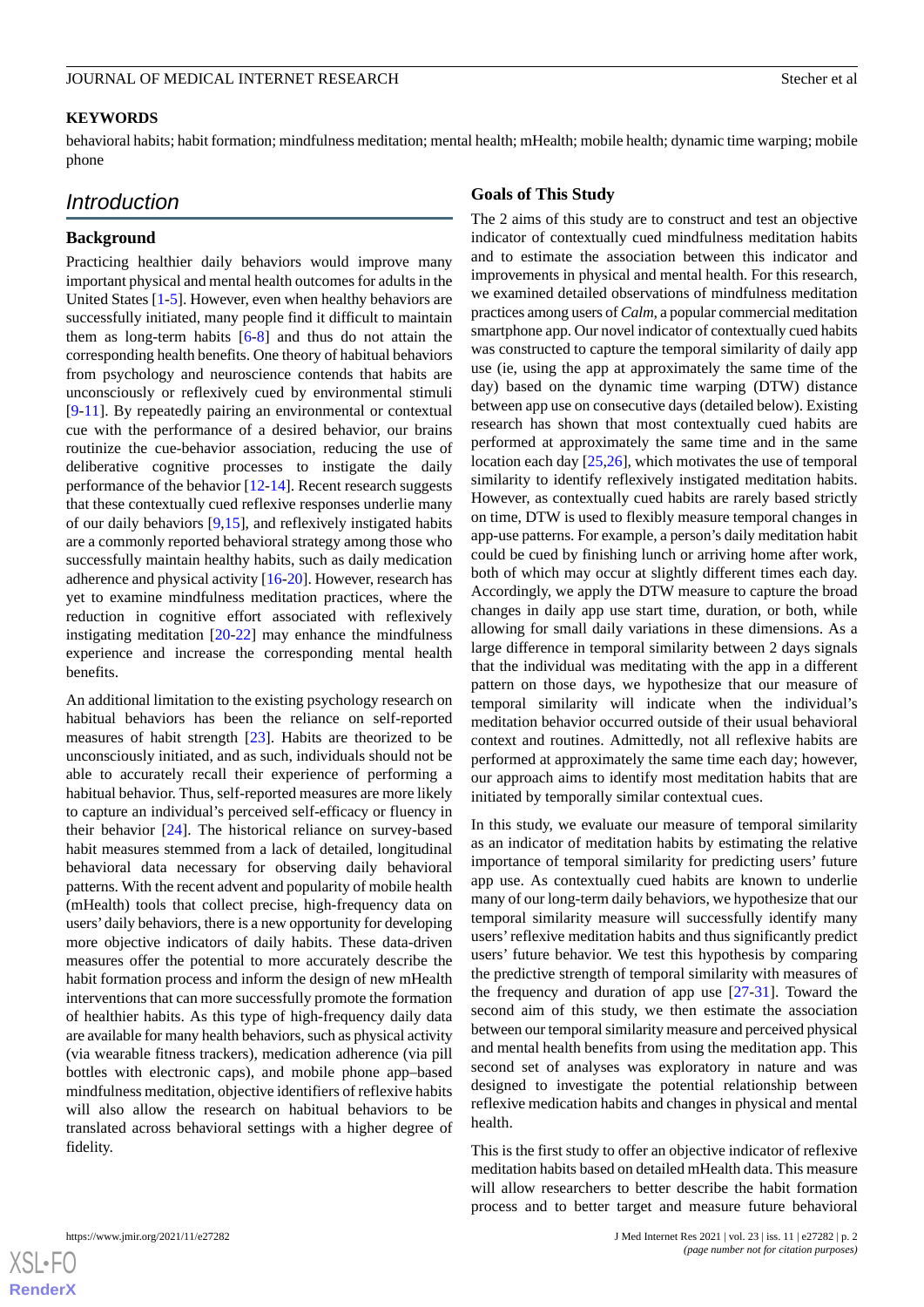interventions for promoting healthier habits. This study is also the first to examine the potential mental health benefits of forming a mindfulness meditation habit, which provides new directions for future mHealth interventions that aim to improve mental health outcomes.

# *Methods*

# **Recruitment and Data Description**

We used longitudinal mindfulness meditation app user data from the commercial app Calm, which had  $>2$  million paying subscribers at the time of data collection. Subscribers in December 2019 who were (1) aged at least 18 years, (2) had a subscription expiration that was at least 2 months away, and (3) had opened at least one email from Calm in the past 90 days were recruited via email to complete a survey on their perceived sleep quality improvements from using the app. These eligibility criteria were used to recruit persistent users of Calm who likely had high intrinsic motivation for meditation, which helps our analyses by reducing the potentially confounding influence of motivation on our ability to identify reflexive meditation habits; the average length of time since first subscribing to Calm was 11.5 months (SD 10.4 months) in this sample. The survey assessment also contained measures of users' socioeconomic status, self-reported app use, physical and mental health status, and perceptions of the physical and mental benefits they experienced after using the app. The survey was approved by the institutional review board of the Arizona State University (STUDY00009725), and the results and additional details on the survey methods and findings have been published elsewhere [[32\]](#page-18-1).

Minute-level app use data for the same set of survey respondents were used to develop an objective identifier of habitual app use to predict future use of the app after completion of the survey and to estimate the association with perceived mental health benefits from using the app. The minute-level data set was compiled from all app sessions that were observed 6 months before (June 2019) to 6 months after (June 2020) respondents completed the survey in December 2019. The Calm app offers

a wide range of mindfulness content, and a session was recorded when using any one of the following 7 session types: guided or timed meditations, sleep stores, breath training exercise (*breathe*), music, nature sounds (*soundscape*), in-depth audio classes (*masterclass*), and video lessons on mindful movement routines (*body*). For each observed session, the data contained information on the session's start time, duration, type, title of the specific content, and whether the session was completed.

# **Statistical Analysis**

To characterize app use before and after completing the survey, we calculated the number of total sessions used, number of unique sessions used, duration of use, start time, and whether any app use occurred on a given day  $[27-31]$  $[27-31]$  $[27-31]$  $[27-31]$ . In addition to these measures, temporal similarity was estimated by converting each day in our sample period into a 1440-minute time series of 0s (when the app was not in use) and 1s (when the app was being used) and then calculating the DTW distance between the time series of app use on consecutive days. As shown in [Figure](#page-5-0) [1,](#page-5-0) the DTW distance measure is a more flexible calculation than the Euclidean distance between any two 1440-minute time series as it compares the use on one day to use over a wider range of minutes on the other day. Although the Euclidean distance compares use between the exact same minute on each day, [Figure 1](#page-5-0) shows that the DTW distance is calculated by comparing use on one day with a similar pattern of use that occurred slightly later on the next day. In this way, DTW distance does not penalize users for engaging in the same overall pattern of daily app use that is simply shifted a few minutes earlier or later on a given day. This measure of temporal similarity was calculated using the *dtw* package in R version 4.0.1 (R Foundation for Statistical Computing) and additionally modified to penalize nonuse on consecutive days (see [Multimedia Appendix 1](#page-16-1) for details). In this way, the final measure of temporal similarity can be interpreted as the average percentage of daily minutes that are inconsistently performed between consecutive days. See [Multimedia Appendix 2](#page-16-2) for a visualization of the DTW calculation and other attributes found in the Calm app use data.

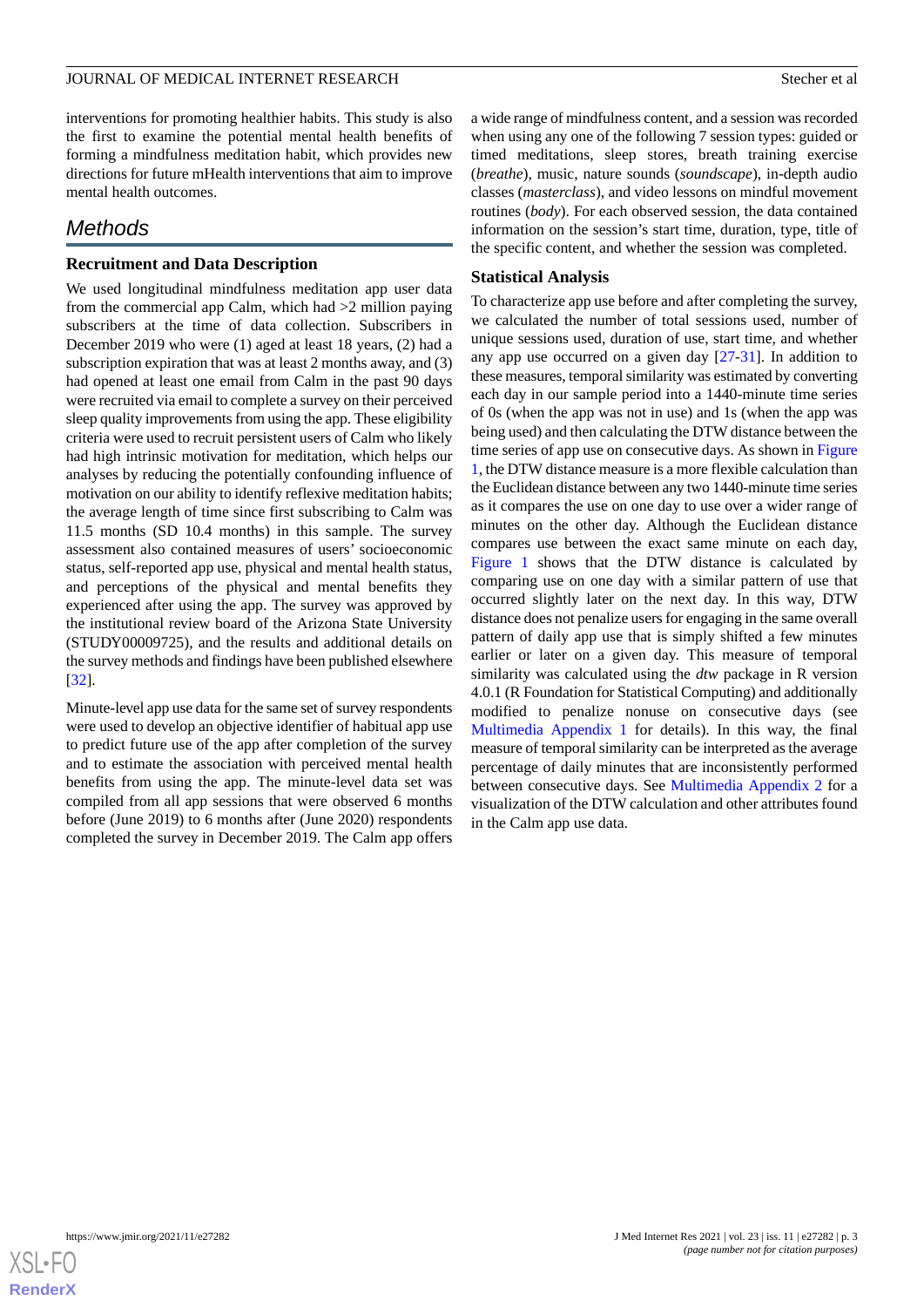<span id="page-5-0"></span>Figure 1. Visualization of the dynamic time warping (DTW) distance between 2 consecutive days of use, where 0 indicates not using the app and 1 indicates app use during the indicated period. The left panel shows the Euclidean distance between 2 days of equal total use (ie, two time periods with a 1) but the use pattern is shifted in time. As shown on the right panel, DTW compresses or stretches a time series so that the points on one day are mapped to nearby points in the other day that have similar values. The Euclidean distance between these 2 days is 2, whereas the DTW distance is 0. DTW: dynamic time warping.



Each of the objective measures of app use, including frequency, duration, and the temporal similarity measure, were calculated daily for each user and averaged within nonoverlapping 14-day intervals. We then analyzed changes in these measures over multiple intervals to describe how app use patterns changed over time. As some of the users had infrequent app use at the start of our sample period, each user was assigned a unique start date based on the first Monday after at least 5 days of use within a 14-day period. We started each user on a Monday to control for the observed differences in behavior between weekdays and weekends. The objective measures of app use were then defined for all users over 10 nonoverlapping 14-day intervals preceding the date of survey completion. The use of 14-day intervals was chosen so that each interval would contain an equal number of weekdays and weekends, and the results were largely unchanged when these intervals were shortened or widened. For users without 10 nonoverlapping 14-day intervals between their start date and the date of survey completion, additional 14-day intervals were constructed after the survey date so that all users had 10 intervals (140 days) over which the aforementioned objective measures were calculated. These additional postsurvey intervals were not used to analyze the survey-based mental health outcomes (second aim) but were used to test the ability of temporal similarity to predict future app use (first aim).

Finally, these objective measures of app use were calculated based on all observed sessions, as well as separately by session type and session timing, stratified by *Morning* (4 AM to 12 PM), *Evening* (12 PM to 8 PM), or *Night* (8 PM to 4 AM the next day). These measures, along with users' socioeconomic status, were summarized using means and SDs for continuous variables and counts and percentages for dichotomous variables; group differences in dichotomous variables were compared using the *prtest* command in Stata/MP 16.1 (StataCorp) [\[33](#page-18-2)].



Toward our first aim of testing temporal similarity as an indicator of reflexive meditation habits, we estimated the predictive ability of temporal similarity on 3 dichotomous measures of future app use: any app use 28 days later, any app use 6 months later, and an identifier for whether the total duration of app use during the 28-day period following the survey was above the median duration during this period. For each of these 3 outcomes, 3 predictive modeling techniques were used. First, logistic regression was used to estimate the associations between each dichotomous outcome and all available objective app-use measures. Second, the same logistic models with and without the DTW-based temporal similarity measures were used to calculate the receiver operating characteristic (ROC) curves and the corresponding areas under the ROC curve (AUCs), a measure of model fit. AUCs from the 2 models (ie, with and without the DTW-based temporal similarity measure) were compared using a chi-square test [\[34](#page-18-3)] performed by the *roccomp* command in Stata/MP 16.1. Finally, using the same set of objective app-use measures, we estimated the relative importance of each app-use measure using a random forest algorithm from the *sklearn.ensemble.RandomForestClassier* command in Python 3.8.3 (Python Software Foundation) [\[35](#page-18-4)].

To investigate the relationship between reflexive meditation habits and changes in health, we used logistic regression to estimate the association between perceived physical and mental benefits from using the app and the objective app-use measures, including temporal similarity. Physical and mental benefits were measured from survey questions that separately asked whether 7 different physical health conditions (hypertension, high cholesterol, asthma, emphysema, other lung diseases, heart disease, cancer, pain, and arthritis) and 3 different mental health conditions (anxiety, posttraumatic stress disorder, and depression) were *improved* and whether these measures were *very improved*. The dichotomous measure of whether physical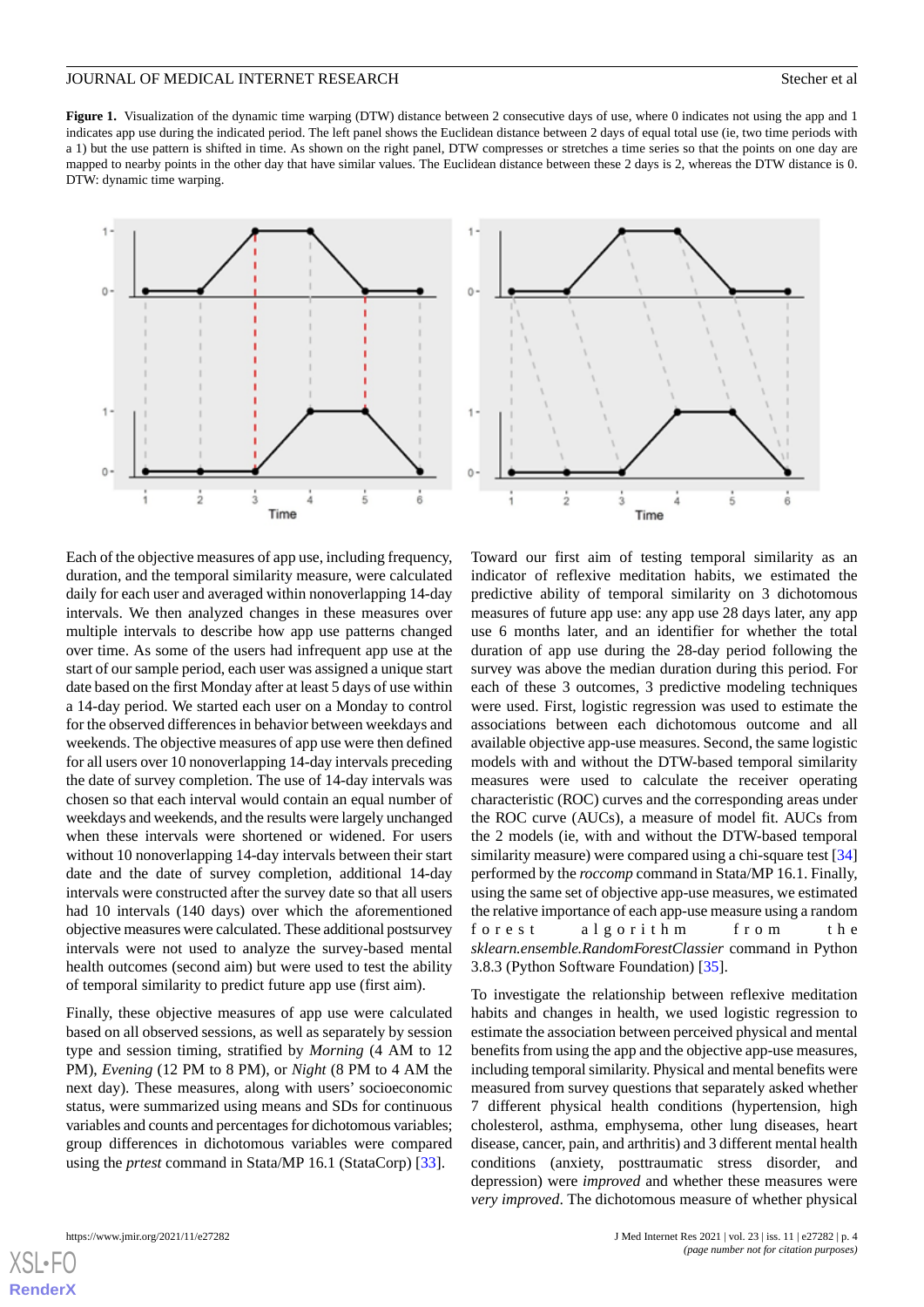health was *improved* was set equal to 1 if participants responded with an affirmative response (ie, yes, the condition was improved) to any of the physical health conditions and equal to 0 otherwise. Similar procedures were used to construct the dichotomous measure of *improved* mental health and to construct separate dichotomous measures for physical and mental health reported as *very improved*. Logistic regressions estimated the association between these dichotomous measures of physical and mental health improvements and objective app-use measures, controlling for users'socioeconomic status. To better compare model estimates for the different objective app-use measures, a logarithm transformation was applied to each app-use measure so that each association measured the correlation between a 1% increase in the indicated behavioral measure and the odds of experiencing improved health from using the app. Similar log transformations were also applied to the predictive logistic models described above to further improve comparability across the estimated statistical relationships. The logistic regressions were performed by the *logit* command in Stata/MP 16.1

#### **Data Exclusion**

Survey respondents that did not have sufficient app use to meet the start date definition detailed above were not included in these analyses (n=2239). However, their irregular app use provides strong evidence that these users did not habitually use

the app. Therefore, the results of this study and subsequent discussion serve to describe how *regular* users of the app may benefit from temporally consistent meditation habits, both in their odds of persistent app use and experiencing health benefits.

# *Results*

# **Sample Characteristics**

The sample of Calm users was aged between 21 and 87 years (mean 48.0 years, SD 14.2 years), was primarily female (2359/2771, 86.06%) and White (2391/2771, 86.29%), with a median household income of US \$80,000 (mean US \$105,927, SD US \$86,940.20). [Table 1](#page-7-0) illustrates the demographic and socioeconomic characteristics, which are largely the same between those with above and equal to or below the median number of meditation sessions used during the 14 days before completing the survey (median=2 sessions). Between both groups, less than two-thirds of users worked full-time. Approximately 43.27% (1199/2771) reported having at least one mental health condition (stress, depression, or anxiety), and approximately 39.01% (1081/2771) reported at least one chronic physical health condition (eg, emphysema or cancer). Household income is presented as a categorical variable in [Table 1](#page-7-0) to better describe the distribution of income in the sample, which was >US \$61,000 for 61.1% (1693/2771) of the participants.

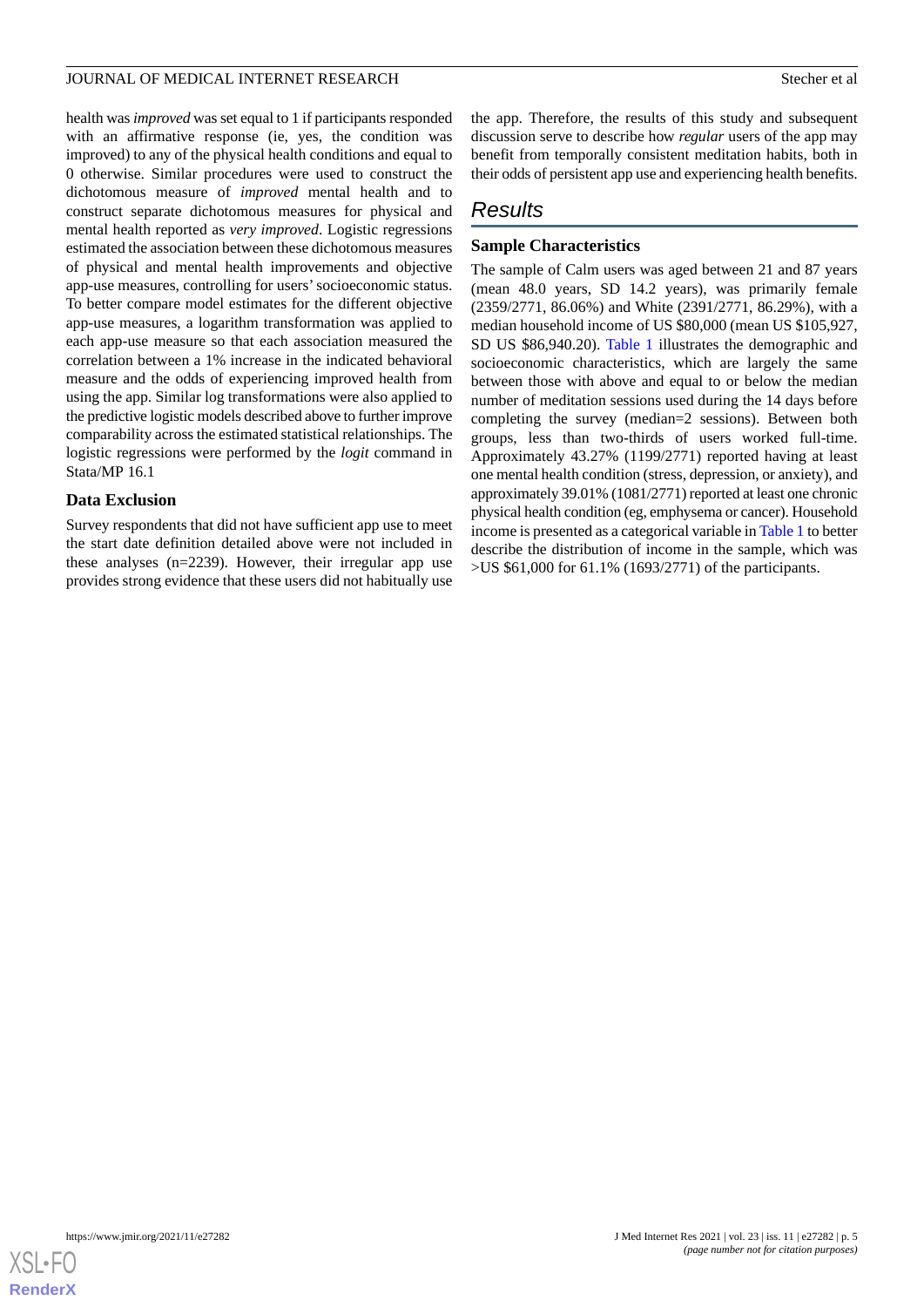<span id="page-7-0"></span>Table 1. Sample demographics by observed use of meditation sessions (N=2771).

|      | Characteristics              | Total sample, n<br>(% ) | Above median meditation<br>sessions <sup>a</sup> (n=1546), n $(\% )$ | Equal or below median<br>meditation sessions <sup>a</sup><br>$(n=1225)$ , n $(\%)$ | Difference (percent-<br>age points) | $P$ value <sup>b</sup> |
|------|------------------------------|-------------------------|----------------------------------------------------------------------|------------------------------------------------------------------------------------|-------------------------------------|------------------------|
|      | Age (years)                  |                         |                                                                      |                                                                                    |                                     |                        |
|      | 18-30                        | 325 (12.23)             | 186 (12.03)                                                          | 139 (11.35)                                                                        | $-0.74$                             | .56                    |
|      | $31 - 40$                    | 581 (20.97)             | 317 (20.5)                                                           | 264 (21.55)                                                                        | 1.05                                | .50                    |
|      | $41 - 50$                    | 607(21.91)              | 337 (21.8)                                                           | 270 (22.04)                                                                        | 0.24                                | .88                    |
|      | 51-60                        | 549 (19.81)             | 306 (19.79)                                                          | 243 (19.84)                                                                        | 0.04                                | .98                    |
|      | 61-70                        | 443 (15.99)             | 254 (16.43)                                                          | 189 (15.43)                                                                        | $-1.00$                             | .48                    |
|      | $71 - 80$                    | 141 (5.09)              | 73 (4.72)                                                            | 68 (5.55)                                                                          | 0.83                                | .32                    |
|      | >81                          | 123 (4.44)              | 72 (4.66)                                                            | 51 (4.16)                                                                          | $-0.49$                             | .53                    |
| Race |                              |                         |                                                                      |                                                                                    |                                     |                        |
|      | White                        | 2391 (86.29)            | 1312 (84.86)                                                         | 1079 (88.08)                                                                       | 3.22                                | .01                    |
|      | Asian                        | 78 (2.81)               | 51(3.3)                                                              | 27(2.2)                                                                            | $-1.09$                             | .08                    |
|      | Native American              | 6(0.22)                 | 3(0.19)                                                              | 3(0.24)                                                                            | 0.05                                | .78                    |
|      | Black                        | 73(2.63)                | 45(2.91)                                                             | 28(2.29)                                                                           | $-0.63$                             | .31                    |
|      | <b>Biracial</b>              | 80 (2.89)               | 52 (3.36)                                                            | 28 (2.29)                                                                          | $-1.08$                             | .09                    |
|      | Race other                   | 222(8.01)               | 131 (8.47)                                                           | 91 (7.43)                                                                          | $-1.04$                             | .31                    |
|      | Hispanic                     | 165(6.05)               | 98 (6.34)                                                            | 67(5.47)                                                                           | $-0.94$                             | .31                    |
|      | Sex (female)                 | 2359 (86.06)            | 1270 (83.15)                                                         | 1089 (88.9)                                                                        | 6.66                                | < 0.001                |
|      | Household income (US \$)     |                         |                                                                      |                                                                                    |                                     |                        |
|      | $<$ 21,000                   | 127(4.58)               | 77 (4.98)                                                            | 50 (4.08)                                                                          | $-1.42$                             | .21                    |
|      | 21,000-60,000                | 469 (16.92)             | 242 (15.65)                                                          | 227 (18.53)                                                                        | 3.55                                | .07                    |
|      | 61,000-100,000               | 521 (18.8)              | 304 (19.66)                                                          | 217 (17.71)                                                                        | $-3.34$                             | .10                    |
|      | >100,000                     | 671 (24.21)             | 368 (23.8)                                                           | 303 (24.73)                                                                        | 0.57                                | .79                    |
|      | Employed full-time           | 1664 (60.71)            | 910 (59.63)                                                          | 754 (61.55)                                                                        | 2.42                                | .20                    |
|      | <b>Education</b>             |                         |                                                                      |                                                                                    |                                     |                        |
|      | Bachelor's degree            | 1030 (37.17)            | 570 (36.87)                                                          | 460 (37.55)                                                                        | 0.65                                | .73                    |
|      | Graduate degree              | 982 (35.44)             | 559 (36.16)                                                          | 423 (34.53)                                                                        | $-1.67$                             | .36                    |
|      | <b>Health status</b>         |                         |                                                                      |                                                                                    |                                     |                        |
|      | Mental health condition      | 1199 (43.27)            | 680 (43.98)                                                          | 519 (42.37)                                                                        | $-1.62$                             | .39                    |
|      | Physical health condition    | 1081(39.01)             | 592 (38.29)                                                          | 489 (39.92)                                                                        | 1.63                                | .38                    |
|      | Only mental health diagnosis | 618 (22.3)              | 368 (23.8)                                                           | 250 (20.41)                                                                        | $-3.40$                             | .03                    |

<sup>a</sup>Number of meditation sessions measured over the 14 days before survey completion; median number of meditation sessions over the 14 days before the survey was 2 sessions.

<sup>b</sup>P values from proportion tests comparing those with above and those with equal to or below the median number of meditation sessions during the 2 weeks before survey completion.

Most users, approximately 69.87% (1936/2771), reported using the app  $\geq$ 5 times per week, as shown in [Table 2](#page-8-0). Importantly, 38% (1053/2771) of users noticed improved mental health status from using the app, whereas 19.38% (537/2771) experienced improved physical health. [Table 2](#page-8-0) also illustrates the mental health benefits from mindfulness meditation, as the users with

above the median number of meditation sessions during the 14 days before completing the survey were 3.5 percentage points (*P*=.05) more likely to experience improved mental health and 8.5 percentage points (*P*<.001) more likely to experience very improved mental health than those with equal to or below the median number of meditation sessions.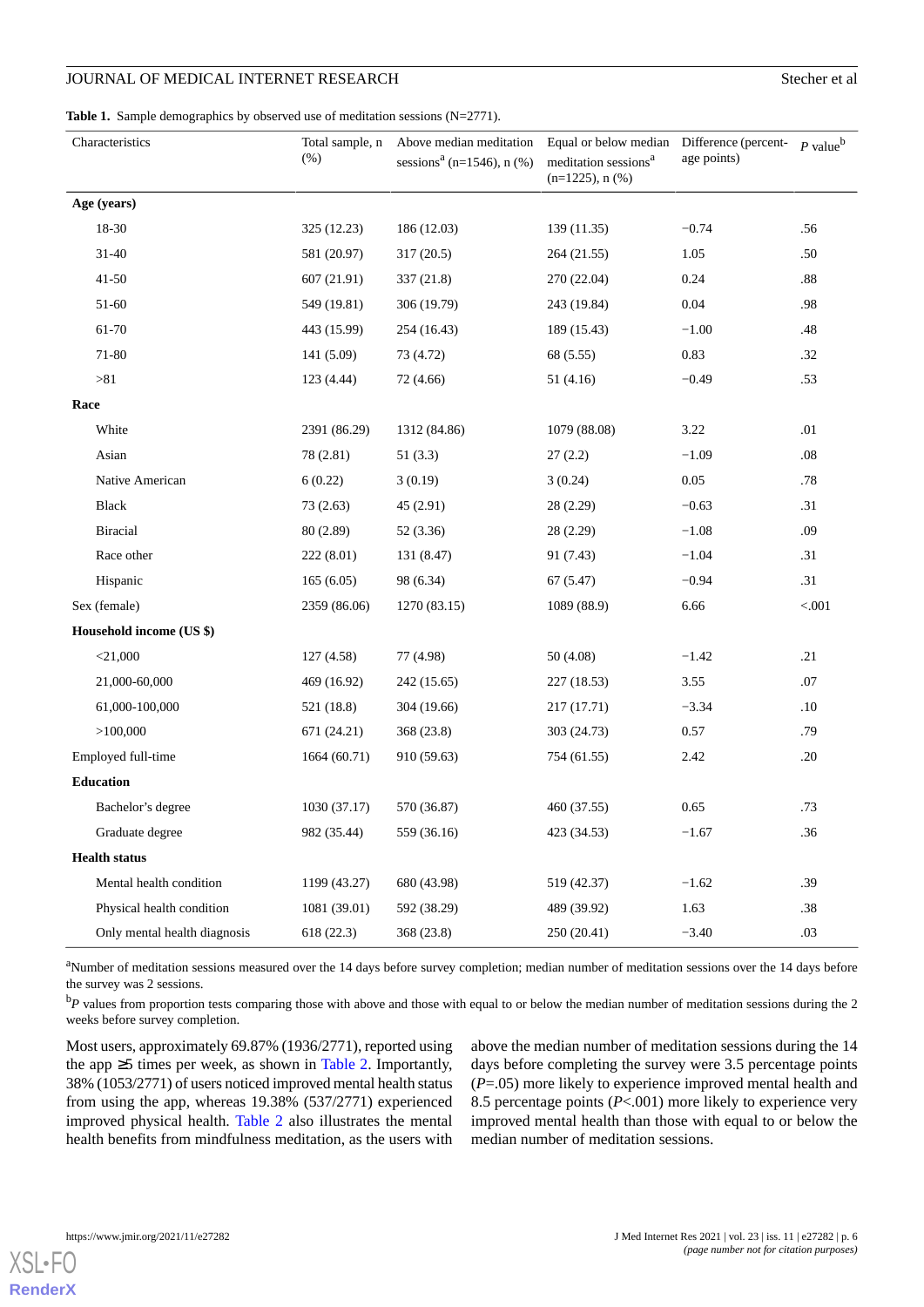## JOURNAL OF MEDICAL INTERNET RESEARCH Stecher et al.

<span id="page-8-0"></span>Table 2. Self-reported use and health benefits by observed meditation sessions (N=2771).

| Characteristics                         | Total sample, n<br>(% ) | Above median meditation<br>sessions <sup>a</sup> (n=1546), n $(\% )$ | Equal or below median<br>meditation sessions <sup>a</sup><br>$(n=1225)$ , n $(\%)$ | $P$ value <sup>b</sup> |
|-----------------------------------------|-------------------------|----------------------------------------------------------------------|------------------------------------------------------------------------------------|------------------------|
| Self-reported app use                   |                         |                                                                      |                                                                                    |                        |
| 1-2 days/week                           | 190(6.86)               | 110(7.12)                                                            | 80 (6.53)                                                                          | .55                    |
| 3-4 days/week                           | 549 (19.81)             | 280 (18.11)                                                          | 269 (21.96)                                                                        | .01                    |
| 5-7 days/week                           | 1939 (69.97)            | 1099 (71.09)                                                         | 840 (68.57)                                                                        | .15                    |
| Use any meditation features             | 1610(58.1)              | 1119 (72.38)                                                         | 491 (40.08)                                                                        | < 0.001                |
| Use any sleep stories features          | 2282 (82.35)            | 1165 (75.36)                                                         | 1117 (91.18)                                                                       | < 0.001                |
| Use in mornings                         | 837 (30.21)             | 689 (44.57)                                                          | 148 (12.08)                                                                        | < 0.001                |
| Use in evenings                         | 809 (29.2)              | 513 (33.18)                                                          | 296 (24.16)                                                                        | < 0.001                |
| Use at night                            | 2561 (92.42)            | 1376 (89)                                                            | 1185 (96.73)                                                                       | < 0.001                |
| Try to consistently use at night        | 1575 (56.84)            | 790 (51.1)                                                           | 785 (64.08)                                                                        | < 0.001                |
| <b>Perceived health benefits</b>        |                         |                                                                      |                                                                                    |                        |
| Improved mental health                  | 1053(38)                | 612 (39.59)                                                          | 441 (36)                                                                           | .05                    |
| Improved physical health                | 537 (19.38)             | 327 (21.15)                                                          | 210 (17.14)                                                                        | .008                   |
| Improved mental health (only)           | 771 (27.82)             | 438 (28.33)                                                          | 333 (27.18)                                                                        | .50                    |
| Very much improved mental health        | 482 (17.39)             | 327(21.15)                                                           | 155(12.65)                                                                         | < 0.001                |
| Very much improved physical health      | 119(4.29)               | 75(4.85)                                                             | 44 (3.59)                                                                          | .10                    |
| Very much improved mental health (only) | 430 (15.52)             | 295 (19.08)                                                          | 135 (11.02)                                                                        | < 0.001                |

<sup>a</sup>Number of meditation sessions measured over the 14 days before survey completion; median number of meditation sessions over the 14 days before the survey was 2 sessions.

<sup>b</sup>P values from proportion tests comparing those with above and those with equal to or below the median number of meditation sessions during the 2 weeks before completing the survey.

[Table 3](#page-9-0) presents the mean, SD, and maximum values of the objective measures of app use calculated over the 14 days before survey completion. On average, the likelihood of using any session type on a given day was 55.7%, the likelihood of using meditation features was 28.4%, and the likelihood of using sleep stores was 32% over this period. Approximately 1.14 (SD 2.26) sessions of any type were used per day, with 0.35 (SD 1.11) sessions occurring in the mornings and 0.66 (SD 1.21) sessions occurring in the evenings. Meditation sessions were performed with equal frequency in the mornings—approximately 0.17 (SD 0.36) sessions per day—and the evenings—approximately 0.16 (SD 0.34) sessions per day—whereas sleep stories were largely performed at night (mean 0.37 sessions per day, SD 0.51

sessions per day). A similar pattern was observed for users' average duration in minutes of app use per day by session type, where meditation sessions were used for approximately 2.30 (SD 5.91) minutes in the mornings and 2.84 (SD 6.56) minutes in the evenings, and sleep stories were used for an average of 11.54 (SD 16.19) minutes in the evenings. Finally, the average DTW distance measure across all session types, which incorporated the penalty for nonuse and was standardized by users' average duration of daily use over these 14 days, was equal to 0.539 (SD 0.35). In contrast, the DTW distance measured just among meditation and sleep story features was smaller, at approximately 0.489 (SD 0.44) and 0.474 (SD 0.45), respectively.

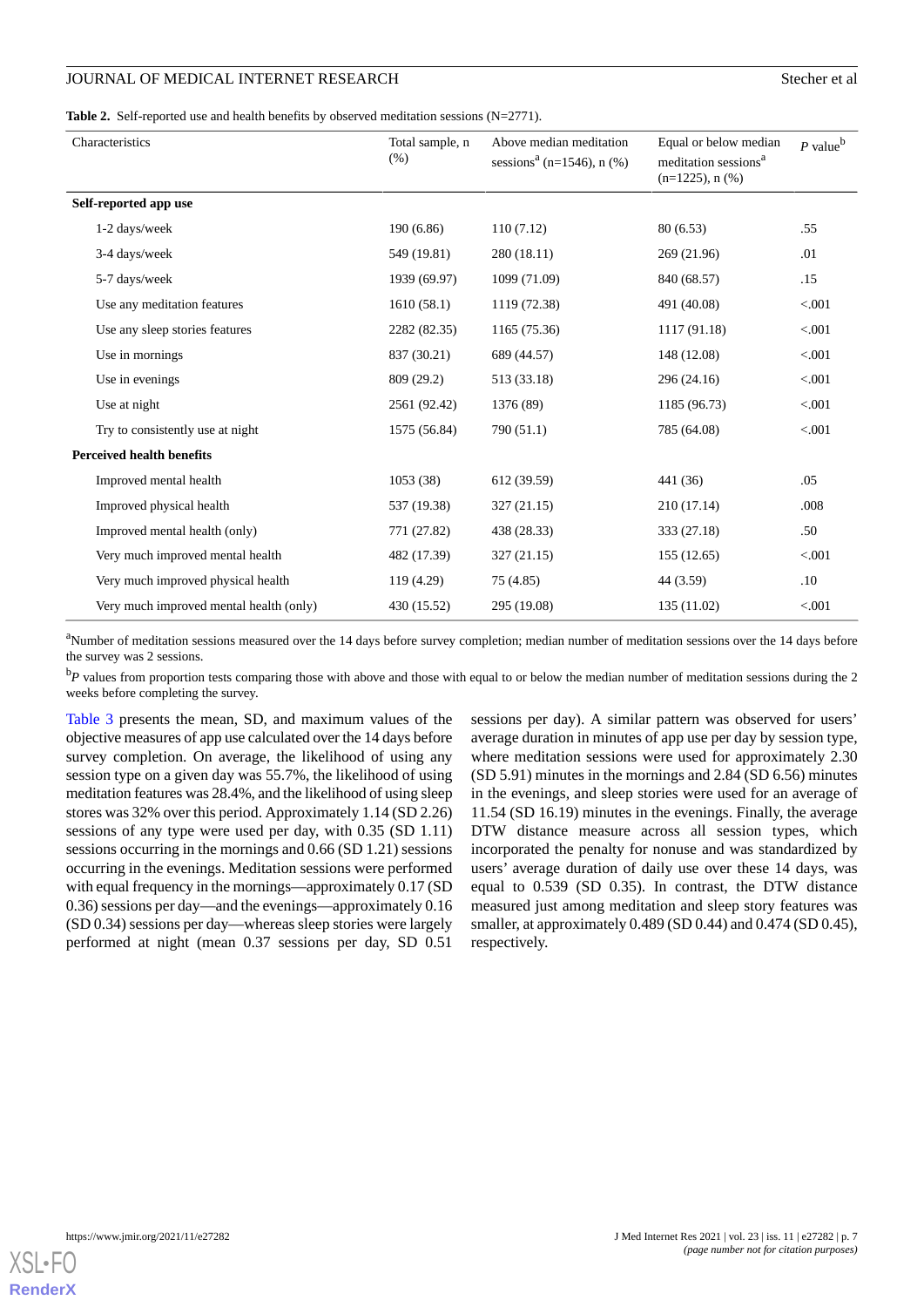<span id="page-9-0"></span>Table 3. Objective app use measures over 14 days before survey completion (N=2771).

| 1.000<br>Any session/day<br>0.557(0.37)<br>1.000<br>Meditation sessions/day<br>0.284(0.36)<br>1.000<br>Sleep stories sessions/day<br>0.320(0.35)<br>Sessions/day in mornings<br>0.351(1.11)<br>48.286<br>6.786<br>Sessions/day in evenings<br>0.121(0.32)<br>Sessions/day at night<br>0.666(1.21)<br>45.643<br>81.643<br>Sessions/day weekdays<br>0.836(1.87)<br>12.286<br>Sessions/day weekends<br>0.302(0.46)<br>93.929<br>Sessions/day total<br>1.139(2.26)<br>4.357<br>0.173(0.36)<br>Meditation sessions/day in mornings<br>0.067(0.19)<br>2.571<br>Meditation sessions/day in evenings<br>0.168(0.34)<br>3.214<br>Meditation sessions/day at night<br>2.786<br>0.081(0.25)<br>Sleep stories sessions/day in mornings<br>Sleep stories sessions/day in evenings<br>0.025(0.12)<br>2.357<br>0.369(0.51)<br>4.929<br>Sleep stories sessions/day at night<br>352.309<br>Duration/day in mornings (minutes)<br>7.149 (16.82)<br>81.578<br>Duration/day in evenings (minutes)<br>2.137 (5.86)<br>Duration/day at night (minutes)<br>18.043 (25.83)<br>596.222<br>768.200<br>Duration/day weekdays (minutes)<br>19.737 (29.93)<br>7.592 (11.97)<br>239.941<br>Duration/day weekends (minutes)<br>Meditation duration/day in mornings (minutes)<br>2.295(5.91)<br>142.167<br>35.801<br>Meditation duration/day in evenings (minutes)<br>0.814(2.36)<br>Meditation duration/day at night (minutes)<br>2.836(6.56)<br>83.739<br>91.848<br>2.480 (7.62)<br>Sleep stories duration/day in mornings (minutes)<br>Sleep stories duration/day in evenings (minutes)<br>0.750(3.51)<br>78.647<br>11.535 (16.19)<br>169.736<br>Sleep stories duration/day at night (minutes)<br>0.539(0.35)<br>3.207<br>DTW <sup>a</sup> distance<br>1.386<br>DTW distance (only meditation sessions)<br>0.489(0.44) | Characteristics | Value, mean (SD) | Maximum |
|-------------------------------------------------------------------------------------------------------------------------------------------------------------------------------------------------------------------------------------------------------------------------------------------------------------------------------------------------------------------------------------------------------------------------------------------------------------------------------------------------------------------------------------------------------------------------------------------------------------------------------------------------------------------------------------------------------------------------------------------------------------------------------------------------------------------------------------------------------------------------------------------------------------------------------------------------------------------------------------------------------------------------------------------------------------------------------------------------------------------------------------------------------------------------------------------------------------------------------------------------------------------------------------------------------------------------------------------------------------------------------------------------------------------------------------------------------------------------------------------------------------------------------------------------------------------------------------------------------------------------------------------------------------------------------------------------------------------------------------------------------------------------------------------|-----------------|------------------|---------|
|                                                                                                                                                                                                                                                                                                                                                                                                                                                                                                                                                                                                                                                                                                                                                                                                                                                                                                                                                                                                                                                                                                                                                                                                                                                                                                                                                                                                                                                                                                                                                                                                                                                                                                                                                                                           |                 |                  |         |
|                                                                                                                                                                                                                                                                                                                                                                                                                                                                                                                                                                                                                                                                                                                                                                                                                                                                                                                                                                                                                                                                                                                                                                                                                                                                                                                                                                                                                                                                                                                                                                                                                                                                                                                                                                                           |                 |                  |         |
|                                                                                                                                                                                                                                                                                                                                                                                                                                                                                                                                                                                                                                                                                                                                                                                                                                                                                                                                                                                                                                                                                                                                                                                                                                                                                                                                                                                                                                                                                                                                                                                                                                                                                                                                                                                           |                 |                  |         |
|                                                                                                                                                                                                                                                                                                                                                                                                                                                                                                                                                                                                                                                                                                                                                                                                                                                                                                                                                                                                                                                                                                                                                                                                                                                                                                                                                                                                                                                                                                                                                                                                                                                                                                                                                                                           |                 |                  |         |
|                                                                                                                                                                                                                                                                                                                                                                                                                                                                                                                                                                                                                                                                                                                                                                                                                                                                                                                                                                                                                                                                                                                                                                                                                                                                                                                                                                                                                                                                                                                                                                                                                                                                                                                                                                                           |                 |                  |         |
|                                                                                                                                                                                                                                                                                                                                                                                                                                                                                                                                                                                                                                                                                                                                                                                                                                                                                                                                                                                                                                                                                                                                                                                                                                                                                                                                                                                                                                                                                                                                                                                                                                                                                                                                                                                           |                 |                  |         |
|                                                                                                                                                                                                                                                                                                                                                                                                                                                                                                                                                                                                                                                                                                                                                                                                                                                                                                                                                                                                                                                                                                                                                                                                                                                                                                                                                                                                                                                                                                                                                                                                                                                                                                                                                                                           |                 |                  |         |
|                                                                                                                                                                                                                                                                                                                                                                                                                                                                                                                                                                                                                                                                                                                                                                                                                                                                                                                                                                                                                                                                                                                                                                                                                                                                                                                                                                                                                                                                                                                                                                                                                                                                                                                                                                                           |                 |                  |         |
|                                                                                                                                                                                                                                                                                                                                                                                                                                                                                                                                                                                                                                                                                                                                                                                                                                                                                                                                                                                                                                                                                                                                                                                                                                                                                                                                                                                                                                                                                                                                                                                                                                                                                                                                                                                           |                 |                  |         |
|                                                                                                                                                                                                                                                                                                                                                                                                                                                                                                                                                                                                                                                                                                                                                                                                                                                                                                                                                                                                                                                                                                                                                                                                                                                                                                                                                                                                                                                                                                                                                                                                                                                                                                                                                                                           |                 |                  |         |
|                                                                                                                                                                                                                                                                                                                                                                                                                                                                                                                                                                                                                                                                                                                                                                                                                                                                                                                                                                                                                                                                                                                                                                                                                                                                                                                                                                                                                                                                                                                                                                                                                                                                                                                                                                                           |                 |                  |         |
|                                                                                                                                                                                                                                                                                                                                                                                                                                                                                                                                                                                                                                                                                                                                                                                                                                                                                                                                                                                                                                                                                                                                                                                                                                                                                                                                                                                                                                                                                                                                                                                                                                                                                                                                                                                           |                 |                  |         |
|                                                                                                                                                                                                                                                                                                                                                                                                                                                                                                                                                                                                                                                                                                                                                                                                                                                                                                                                                                                                                                                                                                                                                                                                                                                                                                                                                                                                                                                                                                                                                                                                                                                                                                                                                                                           |                 |                  |         |
|                                                                                                                                                                                                                                                                                                                                                                                                                                                                                                                                                                                                                                                                                                                                                                                                                                                                                                                                                                                                                                                                                                                                                                                                                                                                                                                                                                                                                                                                                                                                                                                                                                                                                                                                                                                           |                 |                  |         |
|                                                                                                                                                                                                                                                                                                                                                                                                                                                                                                                                                                                                                                                                                                                                                                                                                                                                                                                                                                                                                                                                                                                                                                                                                                                                                                                                                                                                                                                                                                                                                                                                                                                                                                                                                                                           |                 |                  |         |
|                                                                                                                                                                                                                                                                                                                                                                                                                                                                                                                                                                                                                                                                                                                                                                                                                                                                                                                                                                                                                                                                                                                                                                                                                                                                                                                                                                                                                                                                                                                                                                                                                                                                                                                                                                                           |                 |                  |         |
|                                                                                                                                                                                                                                                                                                                                                                                                                                                                                                                                                                                                                                                                                                                                                                                                                                                                                                                                                                                                                                                                                                                                                                                                                                                                                                                                                                                                                                                                                                                                                                                                                                                                                                                                                                                           |                 |                  |         |
|                                                                                                                                                                                                                                                                                                                                                                                                                                                                                                                                                                                                                                                                                                                                                                                                                                                                                                                                                                                                                                                                                                                                                                                                                                                                                                                                                                                                                                                                                                                                                                                                                                                                                                                                                                                           |                 |                  |         |
|                                                                                                                                                                                                                                                                                                                                                                                                                                                                                                                                                                                                                                                                                                                                                                                                                                                                                                                                                                                                                                                                                                                                                                                                                                                                                                                                                                                                                                                                                                                                                                                                                                                                                                                                                                                           |                 |                  |         |
|                                                                                                                                                                                                                                                                                                                                                                                                                                                                                                                                                                                                                                                                                                                                                                                                                                                                                                                                                                                                                                                                                                                                                                                                                                                                                                                                                                                                                                                                                                                                                                                                                                                                                                                                                                                           |                 |                  |         |
|                                                                                                                                                                                                                                                                                                                                                                                                                                                                                                                                                                                                                                                                                                                                                                                                                                                                                                                                                                                                                                                                                                                                                                                                                                                                                                                                                                                                                                                                                                                                                                                                                                                                                                                                                                                           |                 |                  |         |
|                                                                                                                                                                                                                                                                                                                                                                                                                                                                                                                                                                                                                                                                                                                                                                                                                                                                                                                                                                                                                                                                                                                                                                                                                                                                                                                                                                                                                                                                                                                                                                                                                                                                                                                                                                                           |                 |                  |         |
|                                                                                                                                                                                                                                                                                                                                                                                                                                                                                                                                                                                                                                                                                                                                                                                                                                                                                                                                                                                                                                                                                                                                                                                                                                                                                                                                                                                                                                                                                                                                                                                                                                                                                                                                                                                           |                 |                  |         |
|                                                                                                                                                                                                                                                                                                                                                                                                                                                                                                                                                                                                                                                                                                                                                                                                                                                                                                                                                                                                                                                                                                                                                                                                                                                                                                                                                                                                                                                                                                                                                                                                                                                                                                                                                                                           |                 |                  |         |
|                                                                                                                                                                                                                                                                                                                                                                                                                                                                                                                                                                                                                                                                                                                                                                                                                                                                                                                                                                                                                                                                                                                                                                                                                                                                                                                                                                                                                                                                                                                                                                                                                                                                                                                                                                                           |                 |                  |         |
|                                                                                                                                                                                                                                                                                                                                                                                                                                                                                                                                                                                                                                                                                                                                                                                                                                                                                                                                                                                                                                                                                                                                                                                                                                                                                                                                                                                                                                                                                                                                                                                                                                                                                                                                                                                           |                 |                  |         |
|                                                                                                                                                                                                                                                                                                                                                                                                                                                                                                                                                                                                                                                                                                                                                                                                                                                                                                                                                                                                                                                                                                                                                                                                                                                                                                                                                                                                                                                                                                                                                                                                                                                                                                                                                                                           |                 |                  |         |
|                                                                                                                                                                                                                                                                                                                                                                                                                                                                                                                                                                                                                                                                                                                                                                                                                                                                                                                                                                                                                                                                                                                                                                                                                                                                                                                                                                                                                                                                                                                                                                                                                                                                                                                                                                                           |                 |                  |         |
| 1.902<br>0.474(0.45)<br>DTW distance (only sleep stories)                                                                                                                                                                                                                                                                                                                                                                                                                                                                                                                                                                                                                                                                                                                                                                                                                                                                                                                                                                                                                                                                                                                                                                                                                                                                                                                                                                                                                                                                                                                                                                                                                                                                                                                                 |                 |                  |         |

<sup>a</sup>DTW: dynamic time warping.

## **Predictive Models**

The first set of analyses used the objective measure of app use over 140 days to predict users' future app use to test the ability of temporal similarity to identify reflexive habits. [Table 4](#page-10-0) displays the exponentiated logistic regression coefficients and 95% CIs using the objective app-use measures to predict the 3

dichotomous measures of future app use. The table displays the results for all objective app-use measures calculated over the 6th through the 10th 14-day interval after each user's start date. The app-use measures calculated over intervals 1-5, and the demographic controls displayed in [Table 1](#page-7-0) were also included in each logistic regression model but were suppressed from [Table 4](#page-10-0) for ease of presentation.

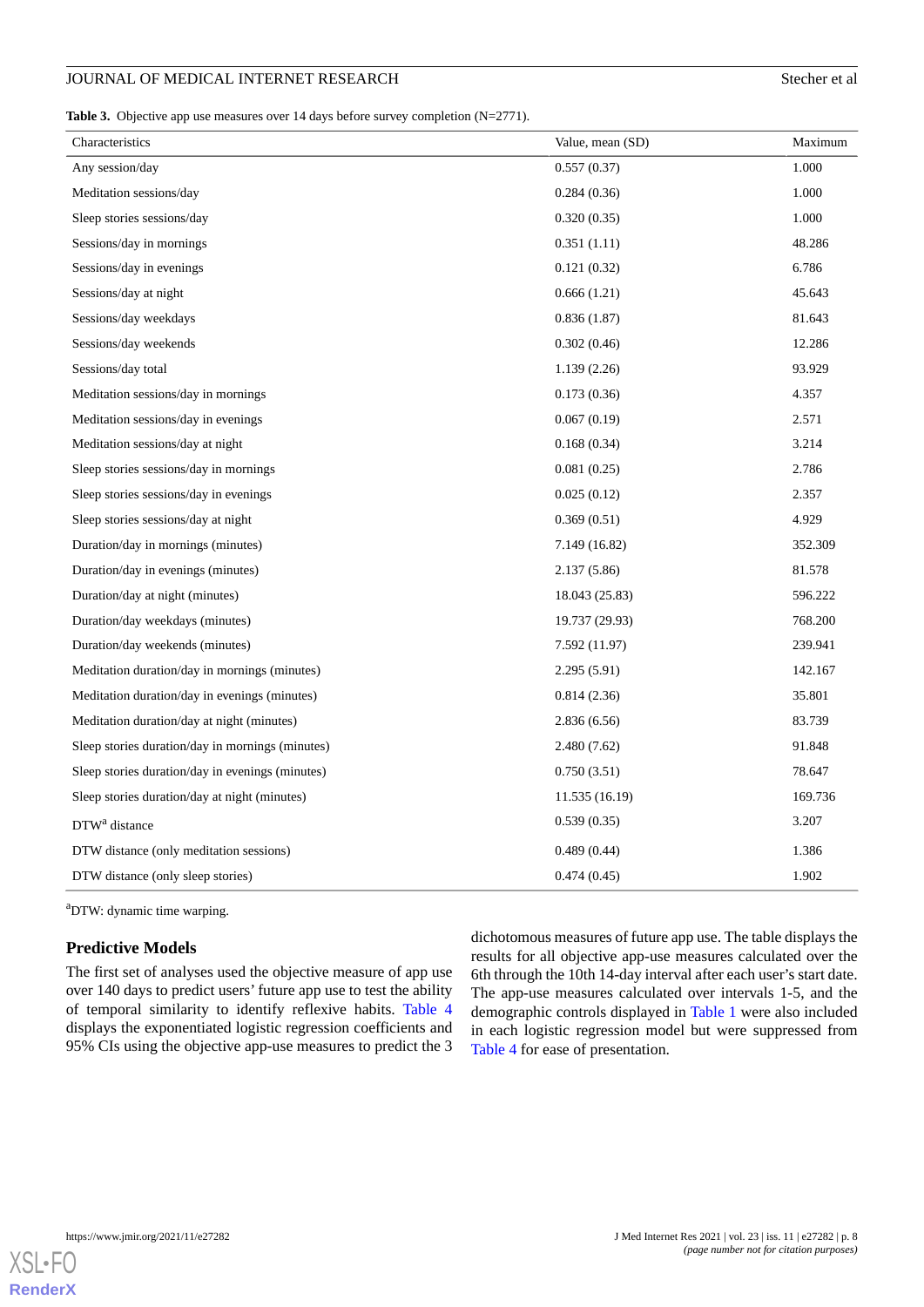<span id="page-10-0"></span>Table 4. Objective measures in the 10th (2-week) interval predicting future app use (N=2771).<sup>a</sup>

| Predictor                                   | Odds ratio (95% CI)      |                                             |                       |                           |                                  |                                  |  |
|---------------------------------------------|--------------------------|---------------------------------------------|-----------------------|---------------------------|----------------------------------|----------------------------------|--|
|                                             | Any use 28 days<br>later | Any use 28 days lat- Any use 6 months<br>er | later                 | Any use 6 months<br>later | High duration in<br>next 28 days | High duration in next<br>28 days |  |
| Days of any use                             |                          |                                             |                       |                           |                                  |                                  |  |
| Interval 10                                 | $3.378^b$ (2.32-4.92)    | $4.282^b$ (2.65-6.93)                       | $1.527^c$ (1.11-2.10) | $1.397(0.91-2.15)$        | $1.148(0.66-1.31)$               | $1.676(0.38-1.80)$               |  |
| Interval 9                                  | $1.955^b$ (1.37-2.79)    | $2.159^{\circ}$ (1.35-3.45)                 | 1.278 (0.91-1.79)     | $1.197(0.78-1.84)$        | $1.187(0.56-1.20)$               | $1.606(0.32-1.85)$               |  |
| Interval 8                                  | $1.119(0.72-1.74)$       | $1.076(0.64-1.82)$                          | $0.851(0.56-1.30)$    | $1.089(0.66-1.81)$        | $1.252(0.82-1.91)$               | $1.471d$ (1.13-1.97)             |  |
| Interval 7                                  | $0.856(0.54-1.35)$       | $1.127(0.65-1.95)$                          | $1.165(0.76-1.78)$    | $1.346(0.80-2.26)$        | $1.106(0.72-1.70)$               | $1.195(0.54-1.71)$               |  |
| Interval 6                                  | $1.054(0.67-1.67)$       | $1.202(0.71-2.04)$                          | $1.115(0.74-1.68)$    | $1.171(0.71-1.95)$        | $1.065(0.71-1.59)$               | $1.203(0.64-1.63)$               |  |
| <b>Total sessions</b>                       |                          |                                             |                       |                           |                                  |                                  |  |
| Interval 10                                 | $1.347(0.72 - 2.52)$     | $1.561(0.82-2.97)$                          | $1.107(0.58-2.11)$    | $1.024(0.54-1.95)$        | $1.140(0.64-2.02)$               | $0.785(0.37-1.67)$               |  |
| Interval 9                                  | $1.508(0.83-2.73)$       | $1.484(0.83-2.66)$                          | $0.701(0.39-1.27)$    | $0.757(0.41-1.41)$        | $0.887(0.50-1.57)$               | 1.566 (0.78-3.14)                |  |
| Interval 8                                  | $0.899(0.52-1.55)$       | $0.926(0.53-1.61)$                          | $1.100(0.62 - 1.94)$  | $1.019(0.57-1.82)$        | $1.322(0.74-2.35)$               | $1.334(0.61-2.93)$               |  |
| Interval 7                                  | $1.127(0.61-2.07)$       | $1.072(0.58-1.99)$                          | $0.803(0.45-1.42)$    | $0.835(0.46-1.53)$        | $1.149(0.68-1.95)$               | $1.564(0.74-3.32)$               |  |
| Interval 6                                  | $0.809(0.46-1.41)$       | $0.839(0.48-1.46)$                          | $1.842d$ (1.02-3.34)  | 1.831 (0.99-3.40)         | $1.003(0.56-1.79)$               | 1.043 (0.46-2.34)                |  |
| <b>Total duration</b>                       |                          |                                             |                       |                           |                                  |                                  |  |
| Interval 10                                 | $0.953(0.86-1.06)$       | $0.857^{\rm d}$ (0.75-0.97)                 | $1.022(0.94-1.11)$    | $1.012(0.92-1.11)$        | $1.108d$ (1.02-1.20)             | $1.272^c$ (1.07-1.51)            |  |
| Interval 9                                  | $0.837^c$ (0.74-0.95)    | $0.796^b$ (0.70-0.90)                       | $1.005(0.92-1.10)$    | $0.984(0.89-1.08)$        | $0.980(0.89-1.08)$               | $1.193d$ (1.00-1.42)             |  |
| Interval 8                                  | $1.045(0.90-1.22)$       | $1.004(0.86-1.17)$                          | $1.020(0.91-1.15)$    | $1.016(0.90-1.15)$        | $0.889d$ (0.79-1.00)             | $0.964(0.80-1.16)$               |  |
| Interval 7                                  | $1.024(0.89-1.18)$       | $1.022(0.88-1.18)$                          | $1.055(0.94-1.19)$    | $1.055(0.93-1.20)$        | $0.912(0.81-1.02)$               | $1.011(0.84-1.22)$               |  |
| Interval 6                                  | $1.043(0.90-1.20)$       | $1.064(0.92-1.23)$                          | $0.963(0.85-1.08)$    | $0.932(0.82-1.06)$        | $0.964(0.86-1.08)$               | $1.015(0.83-1.25)$               |  |
| DTW <sup>e</sup> distance                   |                          |                                             |                       |                           |                                  |                                  |  |
| Interval 10                                 | $\mathbf{r}$             | $0.716^d (0.68 - 0.92)$                     |                       | $0.719^c$ (0.69-0.88)     |                                  | $0.401^{\circ}$ (0.12-0.81)      |  |
| Interval 9                                  |                          | $0.924(0.32-2.68)$                          |                       | $0.689(0.27-1.73)$        |                                  | $0.896(0.32-4.30)$               |  |
| Interval 8                                  |                          | $0.847^{\circ}$ (0.71-0.93)                 |                       | $0.695^d (0.51 - 0.81)$   |                                  | $0.0642^{\circ}$ (0.01-0.29)     |  |
| Interval 7                                  |                          | $0.972(0.88-6.93)$                          |                       | $0.941(0.87-1.17)$        |                                  | $0.178^d$ (0.04-0.77)            |  |
| Interval 6                                  |                          | $0.842^d (0.71 - 0.92)$                     |                       | $0.780(0.30-2.00)$        |                                  | $0.200(0.04-1.02)$               |  |
| All-use-measure<br>intervals 5-1            | J <sup>g</sup>           | ✓                                           | ✓                     | ✓                         | ✓                                | ✓                                |  |
| Demographic and $\checkmark$<br>SE controls |                          | ✓                                           | √                     | ✓                         | √                                | ✓                                |  |

<sup>a</sup>This table displays the odds ratios (exponentiated coefficients) from separate logistic regression models of each outcome indicated by the column headers on the objective app-use measures indicated by the row labels; 95% CIs are displayed in parentheses. Each objective app-use measure was log transformed to improve the comparability of the estimated relationships, and all models, in addition, included measures of users' demographic and socioeconomic characteristics and the objective app-use measures estimated over intervals 1-5.

<sup>b</sup>*P*<.05.

 $c_{P<.01}$ .

 $d_{P<.001}$ .

[XSL](http://www.w3.org/Style/XSL)•FO **[RenderX](http://www.renderx.com/)**

<sup>e</sup>DTW: dynamic time warping.

<sup>f</sup>The dynamic time warping distance variables were excluded from one model of each outcome and included in the second model for the same outcome to compare the variable importance results from these 2 approaches.

<sup>g</sup>The indicated variables were also assessed in the model.

[Table 4](#page-10-0) shows that the number of days of any app use in the 10th 14-day interval (closest interval to the outcomes) was the strongest predictor of the odds of any future use 28 days later (odds ratio [OR] 3.378, 95% CI 2.32-4.92) and the odds of any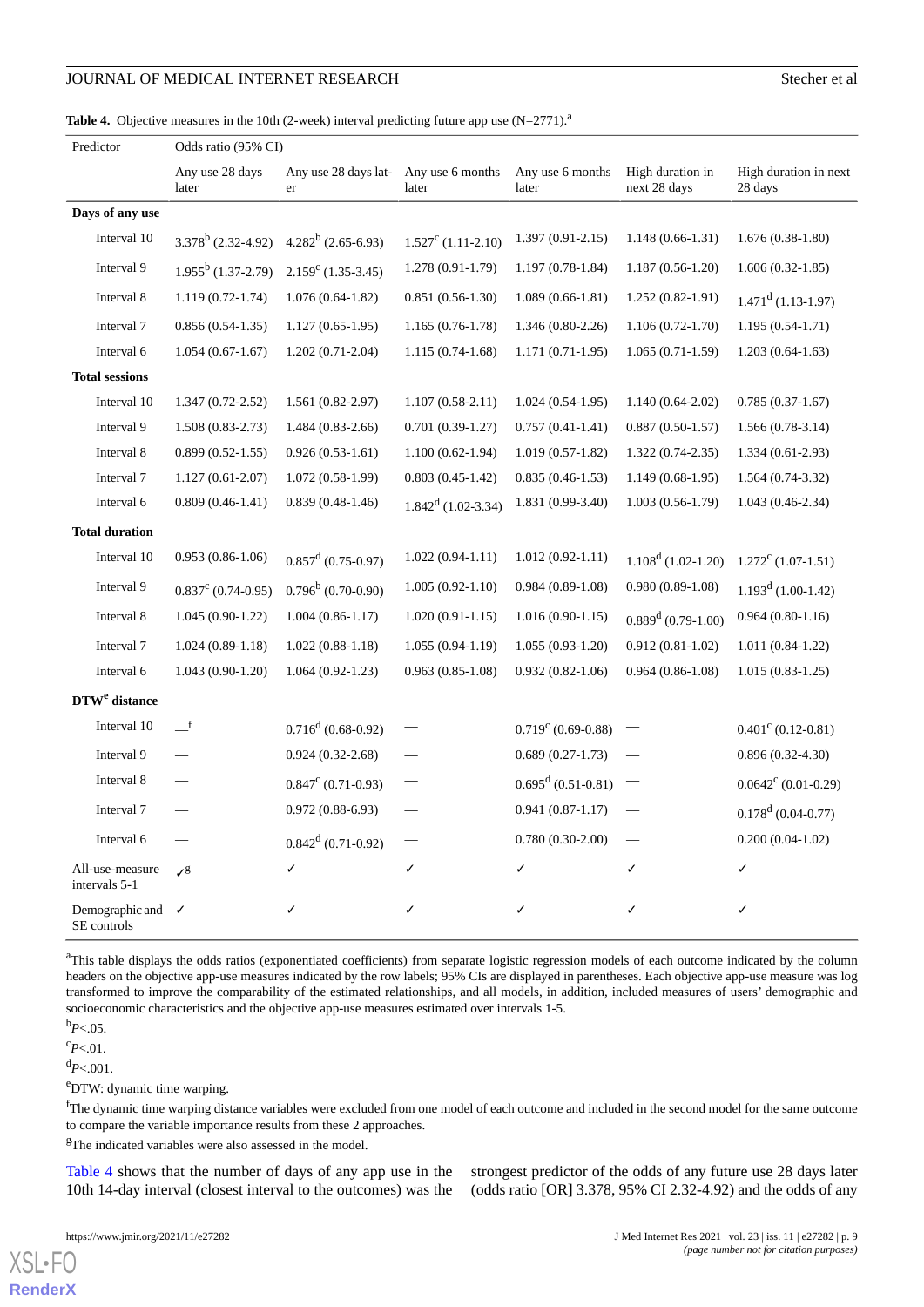future use 6 months later (OR 1.527, 95% CI 1.11-2.10). However, this measure was not significantly associated with the odds of having a high duration of total app use over the following 28 days. The results also demonstrated that the total number of sessions was a weak predictor of future app use across all 3 outcomes. In addition, total duration was a significant predictor of the odds of having a high duration over the following 28 days (OR 1.108, 95% CI 1.02-1.20). Importantly, the DTW measure of temporal similarity was significantly associated with all 3 outcomes describing future behavior. Specifically, a 1% increase in DTW distance in the 10th 14-day interval (ie, less similar timing of daily app use), which corresponds to a 0.015 SD increase from the mean DTW distance, is associated with an OR of 0.719 (95% CI 0.69-0.88) of any app use 6 months later.

The first panel of [Table 5](#page-11-0) presents a second statistical test of the predictive value of the temporal similarity measure by comparing the AUC from the same set of logistic regression models shown in [Table 5](#page-11-0). The AUC without DTW-based temporal similarity measures was 0.818 when predicting any

future use 28 days later, and this area was increased by 0.003 (*P=*.02) when the DTW distance measures were included in the model. To visualize this improvement in prediction accuracy, these 2 ROC curves are displayed in [Figure 2.](#page-12-0) The second panel of [Table 5](#page-11-0) performs the same comparison between logistic regression models with and without the DTW distance measures, where all objective app-use measures were separately calculated over only the weekdays and weekends in each 14-day interval. These more granularly defined measures of app use improved the overall model fit, as the AUC increased to 0.820 when predicting the odds of any use 28 days later without DTW measures. The AUC increased to 0.828 (*P*<.001) when including the DTW measures defined over weekdays and weekends. Finally, the third panel in [Table 5](#page-11-0) displays the results when all objective app-use measures were separately calculated for each of the 7 session types and between weekdays and weekends. When the DTW distance measures were included in these logistic regression models, the AUC was significantly increased for the prediction of any future use 28 days later (*P*<.001), any use 6 months later (*P*<.001), and having a high duration of total app use over the next 28 days (*P*<.001).

<span id="page-11-0"></span>**Table 5.** Area under the receiver operating characteristics curve (AUC) with and without dynamic time warping (DTW) to predict future app use.

| Predictor                            | <b>AUC</b>            |                        |                                                   |  |  |
|--------------------------------------|-----------------------|------------------------|---------------------------------------------------|--|--|
|                                      | Any use 28 days later | Any use 6 months later | Above median duration of use<br>over next 28 days |  |  |
| By aggregating all sessions          |                       |                        |                                                   |  |  |
| Not including DTW                    | 0.818                 | 0.729                  | 0.953                                             |  |  |
| Including DTW                        | 0.821                 | 0.732                  | 0.953                                             |  |  |
| Difference                           | 0.003                 | 0.003                  | 0.000                                             |  |  |
| $P$ value                            | 0.02                  | 0.10                   | .77                                               |  |  |
| By session timing (weekday, weekend) |                       |                        |                                                   |  |  |
| Not including DTW                    | 0.820                 | 0.741                  | 0.950                                             |  |  |
| Including DTW                        | 0.828                 | 0.747                  | 0.956                                             |  |  |
| Difference                           | 0.008                 | 0.008                  | 0.006                                             |  |  |
| $P$ value                            | < 0.001               | .006                   | < .001                                            |  |  |
| By session type and timing           |                       |                        |                                                   |  |  |
| Not including DTW                    | 0.850                 | 0.802                  | 0.958                                             |  |  |
| <b>Including DTW</b>                 | 0.868                 | 0.821                  | 0.963                                             |  |  |
| Difference                           | 0.018                 | 0.019                  | 0.005                                             |  |  |
| $P$ value                            | < 0.001               | < 0.001                | < .001                                            |  |  |

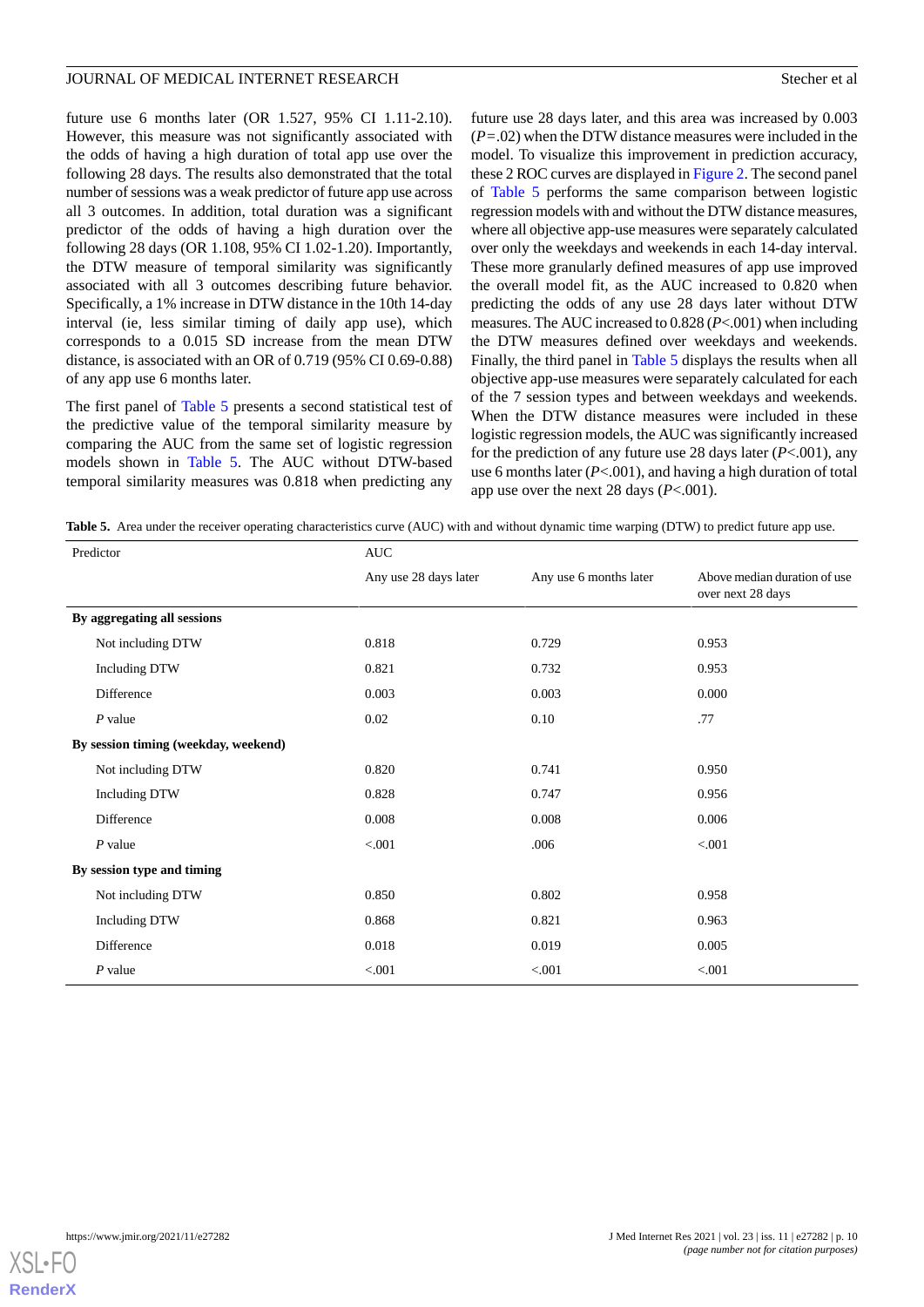<span id="page-12-0"></span>Figure 2. The receiver operating characteristic (ROC) curves for logistic regression models that include objective app-use measures calculated over the first 10 14-day intervals from users' start date and demographic controls for predicting the likelihood of any future app use 28 days later. The 2 curves show the models without and with the dynamic time warping (DTW) distance measures, and the area under the ROC curves are equal to 0.850 and 0.868 for the models without and with DTW distance measures, respectively. DTW: dynamic time warping; ROC: receiver operating characteristic.



A second demonstration of the importance of temporal similarity for predicting future app use is presented in [Multimedia](#page-16-3) [Appendix 3](#page-16-3), which displays the variable importance statistics from random forest models that used the objective app-use measures defined over all session types and timing to predict the same 3 dichotomous measures of future app use presented in [Tables 4](#page-10-0) and [5](#page-11-0). The results show that at least one of the DTW distance measures is among the top 5 predictors of all 3 outcomes, further reinforcing the important association between temporal similarity and behavioral persistence in this setting.

#### **Associated Physical and Mental Benefits**

The second set of analyses estimated the association between the objective app-use measures and self-reported mental and physical benefits from using the app. [Table 6](#page-13-0) displays the

exponentiated coefficients from logistic regression models of the dichotomous outcomes indicating users' self-reported *improved* or *very improved* mental or physical health from using the app on the demographic and socioeconomic dimensions presented in [Table 1.](#page-7-0) From [Table 6](#page-13-0), we can see that older adults were significantly less likely to have reported experiencing mental health improvements but were more likely to have experienced physical health improvements. Specifically, adults aged between 71 and 80 years had an OR 0.239 (95% CI 0.15-0.39) of reporting improved mental health and an OR 2.35 (95% CI 1.15-4.80) of reporting improved physical health relative to users aged under 31 years. These estimated associations highlight the need to include user demographics in subsequent models for predicting perceived health benefits.

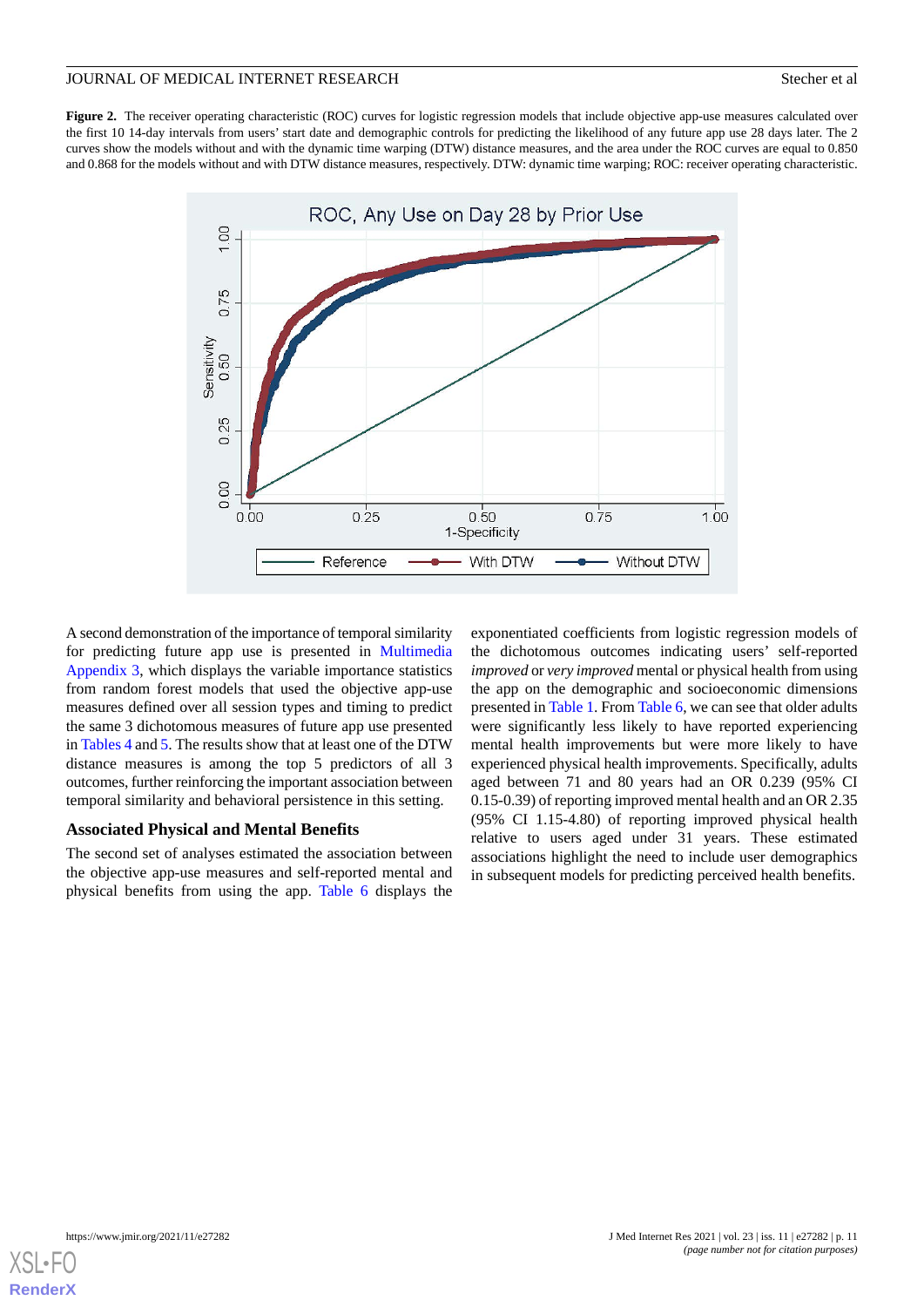#### <span id="page-13-0"></span>Table 6. Self-reported health benefits on user demographics (N=2771).

| Demographics               | Odds ratio (95% CI) <sup>a</sup> |                         |                                                                                     |                                       |  |
|----------------------------|----------------------------------|-------------------------|-------------------------------------------------------------------------------------|---------------------------------------|--|
|                            |                                  |                         | Improved mental health Improved physical health Very much improved mental<br>health | Very much improved<br>physical health |  |
| Age (years)                |                                  |                         |                                                                                     |                                       |  |
| $<$ 31                     | Reference                        | Reference               | Reference                                                                           | Reference                             |  |
| $31 - 40$                  | $0.861(0.649-1.143)$             | 1.388 (0.817-2.359)     | $0.815(0.578-1.150)$                                                                | $2.022(0.635 - 6.442)$                |  |
| $41-50$                    | $0.610^{b}$ (0.458-0.813)        | $3.586^b$ (2.190-5.871) | $0.763(0.539-1.081)$                                                                | $3.409^{\circ}$ (1.122-10.36)         |  |
| 51-60                      | $0.385^b$ (0.286-0.519)          | $4.729^b$ (2.907-7.694) | $0.562^d (0.391 - 0.808)$                                                           | $6.412^b$ (2.236-18.38)               |  |
| 61-70                      | $0.383^b$ (0.279-0.526)          | $6.626^b$ (4.040-10.87) | $0.613^c (0.418 - 0.899)$                                                           | $10.24^b$ (3.583-29.29)               |  |
| 71-80                      | $0.239^b$ (0.148-0.388)          | $8.232^b$ (4.588-14.77) | $0.366^d$ (0.191-0.700)                                                             | $9.842^b$ (2.911-33.27)               |  |
| > 81                       | $0.449d$ (0.274-0.737)           | $2.348^c$ (1.150-4.795) | $0.712(0.391 - 1.296)$                                                              | 3.445 (0.746-15.92)                   |  |
| <b>Sex</b>                 |                                  |                         |                                                                                     |                                       |  |
| Male                       | Reference                        | Reference               | Reference                                                                           | Reference                             |  |
| Female                     | $1.608^b$ (1.256-2.060)          | $0.963(0.715-1.296)$    | 1.318 (0.965-1.801)                                                                 | 1.490 (0.776-2.861)                   |  |
| Race                       |                                  |                         |                                                                                     |                                       |  |
| Other                      | Reference                        | Reference               | Reference                                                                           | Reference                             |  |
| White                      | $0.936(0.679-1.291)$             | $0.785(0.545-1.131)$    | $0.873(0.601-1.268)$                                                                | $0.879(0.470-1.644)$                  |  |
| Asian                      | $0.336^b$ (0.176-0.643)          | $0.818(0.377 - 1.774)$  | $0.397^c$ (0.165-0.956)                                                             | $3.019^{\circ}$ (1.036-8.803)         |  |
| <b>Black</b>               | $0.634(0.351-1.145)$             | 1.318 (0.706-2.458)     | $0.737(0.355 - 1.531)$                                                              | $2.985^{\circ}$ (1.189-7.496)         |  |
| Hispanic                   | $0.731(0.507 - 1.055)$           | $1.048(0.663 - 1.657)$  | 1.273 (0.848-1.912)                                                                 | $2.801d$ (1.431-5.483)                |  |
| Log (income)               | $0.918(0.829-1.017)$             | $0.888^c$ (0.789-0.999) | $0.895^{\circ}$ (0.803-0.998)                                                       | $0.836^c$ (0.707-0.989)               |  |
| <b>Employment</b>          |                                  |                         |                                                                                     |                                       |  |
| Not employed full-time     | Reference                        | Reference               | Reference                                                                           | Reference                             |  |
| Employed full-time         | $0.847(0.704-1.019)$             | $0.857(0.681 - 1.080)$  | $0.929(0.737 - 1.171)$                                                              | $0.933(0.600 - 1.451)$                |  |
| <b>Education</b>           |                                  |                         |                                                                                     |                                       |  |
| Less than a college degree | Reference                        | Reference               | Reference                                                                           | Reference                             |  |
| Bachelor's degree          | $0.787^{\circ}$ (0.642-0.966)    | $1.032(0.800-1.333)$    | $0.736^c$ (0.573-0.946)                                                             | $0.918(0.580-1.451)$                  |  |
| Graduate degree            | $0.607^b$ (0.491-0.751)          | $0.860(0.663 - 1.116)$  | $0.583^b$ (0.447-0.760)                                                             | $0.605(0.365-1.003)$                  |  |

<sup>a</sup>This table displays the odds ratios (exponentiated coefficients) from separate logistic regression models of each outcome indicated by the column headers on the demographic and socioeconomic characteristics indicated by the row labels.

 $b_{P<.001}$ .

 $c_{P<.05}$ .

 $d_{P<.01}$ .

[Table 7](#page-14-0) shows the estimated association between improved mental and physical health and the objective measures of app use, conditional on the user demographic and socioeconomic dimensions presented in [Table 6](#page-13-0). The first panel (model 1) of [Table 7](#page-14-0) presents the exponentiated coefficients for a model containing the objective app-use measures averaged over the 6 weeks (3×14-day intervals) before survey completion. Conditional on the total number of sessions, total duration of

use, and the total number of days with any use, a 1% increase in DTW distance over the 6 weeks before survey completion was associated with an OR 0.34 (95% CI 0.16-0.55) of experiencing improved mental health. The model also estimated a negative relationship between DTW distance and improved physical health; however, this relationship was not statistically significant.



 $XS$ l • FC **[RenderX](http://www.renderx.com/)**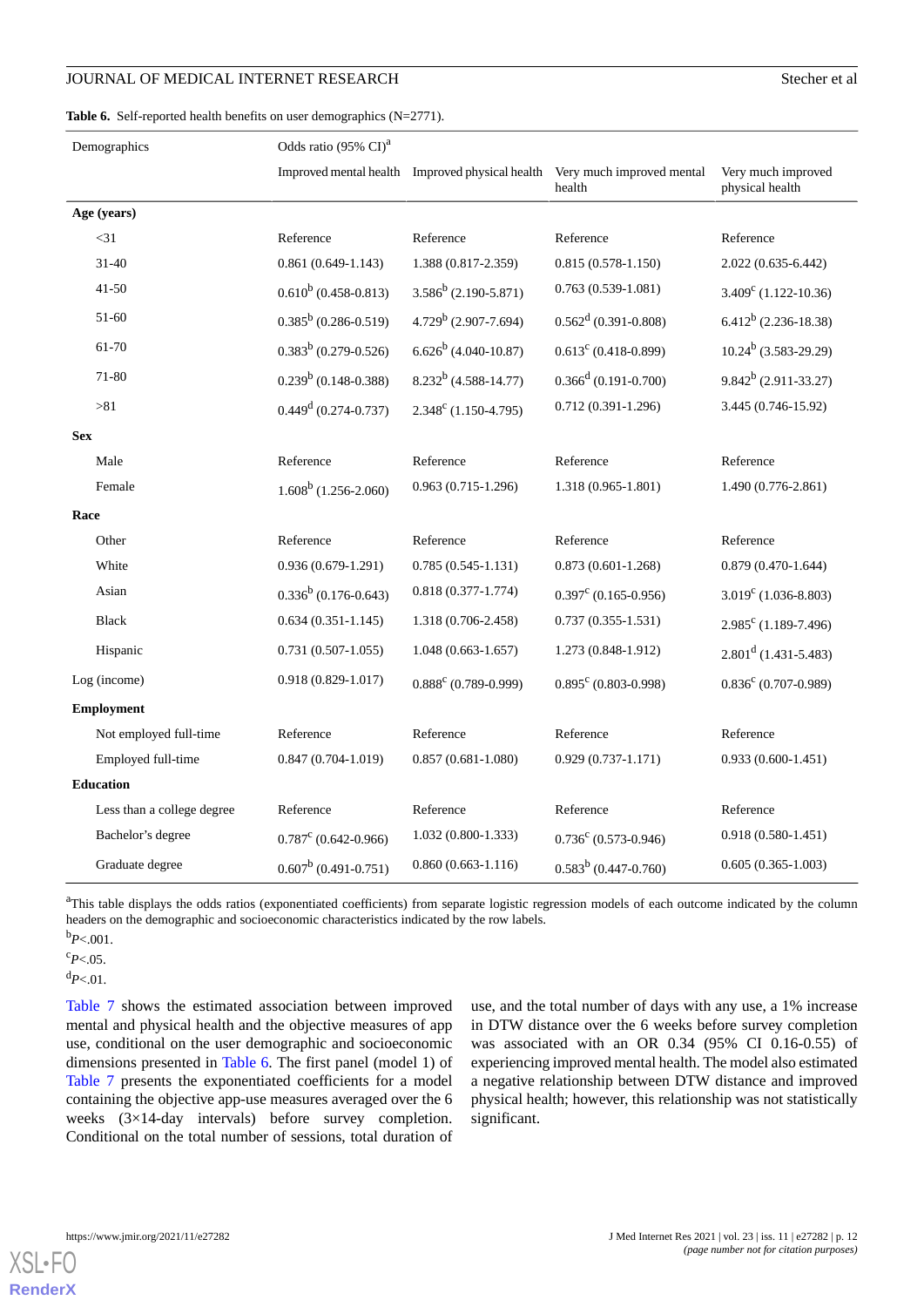<span id="page-14-0"></span>

|  |  | Table 7. Self-reported health benefit on objective app use averaged over the past 6 weeks $(N=2771)^{a}$ |  |  |
|--|--|----------------------------------------------------------------------------------------------------------|--|--|
|--|--|----------------------------------------------------------------------------------------------------------|--|--|

| Characteristics      |                                  | Value, odds ratio (95% CI)               |                               |                                     |                                       |  |  |
|----------------------|----------------------------------|------------------------------------------|-------------------------------|-------------------------------------|---------------------------------------|--|--|
|                      |                                  | Improved mental health Improved physical | health                        | Very much improved mental<br>health | Very much improved<br>physical health |  |  |
|                      | Model 1                          |                                          |                               |                                     |                                       |  |  |
|                      | Total number of sessions         | $1.094(0.822 - 1.456)$                   | 1.340 (0.965-1.862)           | $1.718^b$ (1.249-2.362)             | $1.879^{\circ}$ (1.131-3.121)         |  |  |
|                      | Total duration                   | $0.955(0.874-1.044)$                     | $0.929(0.824-1.048)$          | $0.822^b$ (0.733-0.921)             | $1.006(0.826-1.225)$                  |  |  |
|                      | Total days with any use          | $1.244(0.957-1.618)$                     | 1.233 (0.879-1.729)           | $1.836^b$ (1.316-2.562)             | $0.925(0.535-1.601)$                  |  |  |
|                      | DTW <sup>d</sup> distance        | $0.340^e$ (0.157-0.546)                  | $0.687(0.212 - 1.123)$        | $0.231^e (0.026 - 0.487)$           | $0.512^{\circ}$ (0.315-0.727)         |  |  |
| <b>Model 2</b>       |                                  |                                          |                               |                                     |                                       |  |  |
|                      | DTW distance; meditation only    | $0.722^{\circ}$ (0.495-0.971)            | $0.601(0.342-1.022)$          | $0.436^b$ (0.277-0.688)             | $0.475(0.201 - 1.124)$                |  |  |
|                      | Number of meditation sessions    | $1.660(0.876-3.147)$                     | $2.180^{\circ}$ (1.051-4.522) | $2.721^{\rm e}$ (1.325-5.587)       | $0.410(0.122 - 1.383)$                |  |  |
|                      | Duration of meditation sessions  | $0.985(0.927-1.048)$                     | $0.958(0.888-1.033)$          | $1.009(0.937-1.087)$                | $1.090(0.956-1.242)$                  |  |  |
|                      | DTW distance; sleep stories only | $0.715(0.440-1.430)$                     | $0.868(0.575-1.364)$          | $0.567(0.311-1.060)$                | $0.914(0.321 - 2.601)$                |  |  |
|                      | Number of sleep story sessions   | $0.860(0.541-1.366)$                     | $1.369^{\circ}$ (1.196-2.354) | $1.184^c$ (1.059-2.026)             | $1.331^e$ (1.189-3.624)               |  |  |
|                      | Duration of sleep stories        | $1.042(0.993-1.093)$                     | $1.021(0.962 - 1.085)$        | $1.044(0.982 - 1.111)$              | $1.023(0.910-1.150)$                  |  |  |
| Demographic controls |                                  | $\boldsymbol{\mathcal{N}}^\mathrm{f}$    | ✓                             | ✓                                   |                                       |  |  |

<sup>a</sup>This table displays the odds ratios (exponentiated coefficients) from separate logistic regression models of each outcome indicated by the column headers on the objective app-use measures indicated by the row labels for each of the 2 predictive models. Each objective app-use measure was log transformed to improve the comparability of the estimated relationships, and all models, in addition, included measures of users' demographic and socioeconomic characteristics.

<sup>b</sup>*P*<.001.

 $c_{P<.05}$ 

<sup>d</sup>DTW: dynamic time warping.

 $e_{P<.01}$ .

<sup>f</sup>Demographic controls were also assessed in the model.

The second panel (model 2) in [Table 7](#page-14-0) presents the same set of objective app-use measures calculated for the 2 most commonly used session types: meditation and sleep stories. The results show that DTW distance for meditation sessions is a significant predictor of both improved and very improved mental health. Specifically, a 1% increase in DTW for meditation sessions was associated with an OR 0.72 (95% CI 0.50-0.97) of experiencing improved mental health and an OR 0.44 (95% CI 0.27-0.69) of experiencing very improved mental health from using the app. Changes in DTW distance for sleep story sessions were also negatively associated with the odds of experiencing improved (OR 0.72, 95% CI 0.44-1.43) and very improved mental health (OR 0.57, 95% CI 0.31-1.06); however, these relationships were not statistically significant nor were they significant for either measure of physical health improvement. In addition, the DTW distance measure was also a significant predictor of using the app for a greater number of meditation sessions and sleep stories over the next 28 days [\(Multimedia Appendix 4](#page-16-4) and Table S1 of [Multimedia Appendix 5\)](#page-16-5).

# *Discussion*

#### **Principal Findings**

The 2 aims of this study were to construct and test an objective indicator of reflexive meditation habits and to explore the association between meditation habits and mental health. Toward this first aim, we constructed and provided evidence that our novel measure of temporally similar app use strongly predicted future app use and, thus, is likely to indicate the presence of reflexive meditation habits. Specifically, after controlling for user demographics and common app use metrics, such as frequency and duration of app sessions, the temporal similarity of app use on consecutive days was shown to significantly predict the odds of any future app use and the duration of future use. That is, using the meditation app at roughly the same time each day was associated with greater persistence in meditation app use, which suggests that this measure of temporal similarity was able to indicate the formation of reflexive meditation habits.

We then found that there was a significant association between increased temporal similarity in daily meditation app use and improved mental health from using the app. This finding suggests that the reduced cognitive effort required to instigate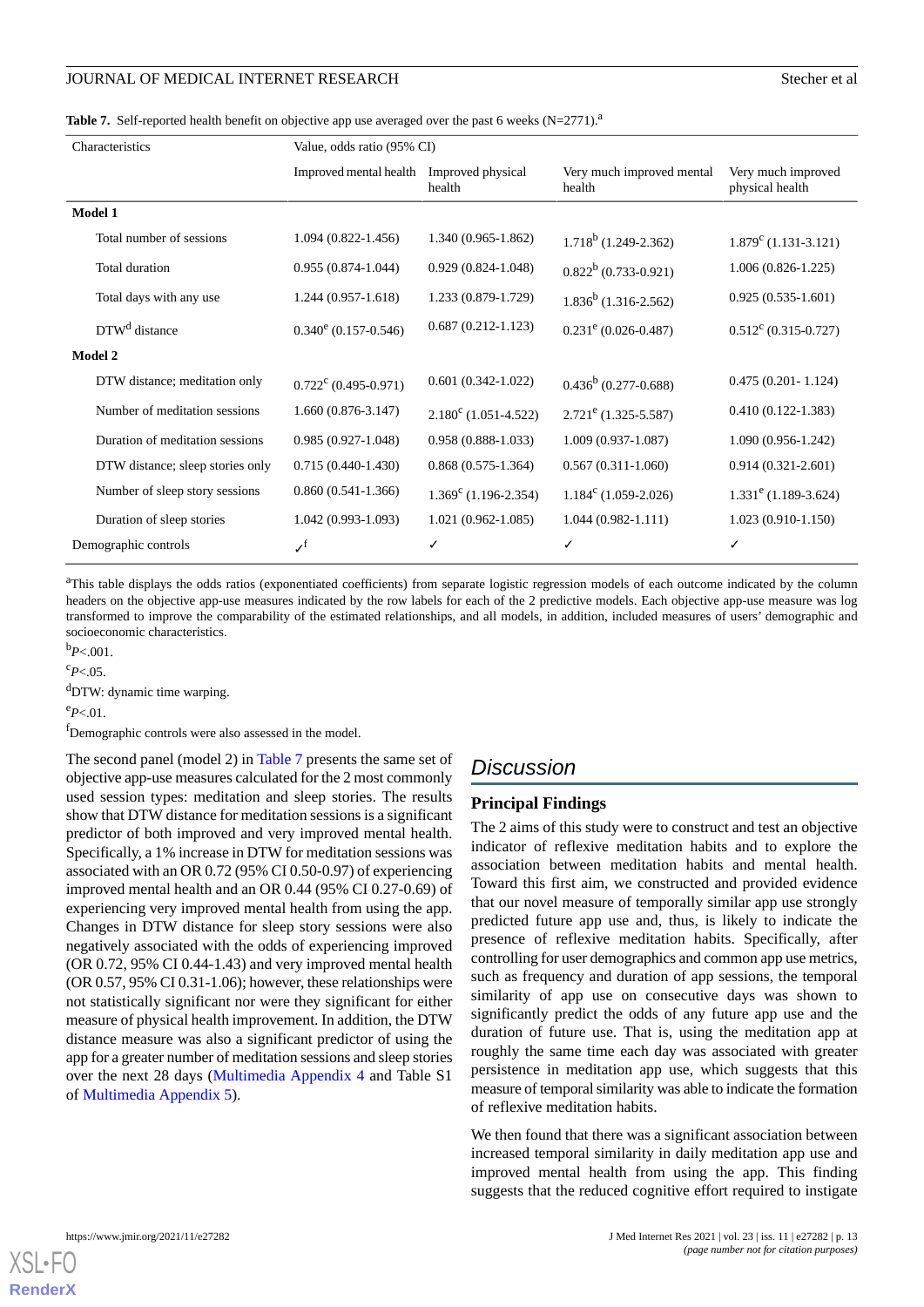meditation that results in a reflexive meditation habit may enable individuals to use more cognitive resources in their mindfulness meditation practice and, thus, experience greater mental health benefits. This interpretation is supported by research describing the impact of attentional resources [[36\]](#page-18-5) and mental effort [[37](#page-18-6)[-39](#page-18-7)] on the success of different meditation practices. As the goal of mindfulness meditation is to direct one's attention to the present moment, these findings indicate that this practice may be easier to perform if meditation is instigated reflexively and without effortful deliberation. However, our study did not investigate the specific mechanism or mechanisms underlying the association between temporal similarity and improved mental health, which is an important area for future research.

#### **Additional Findings**

Our descriptive results found that many observable demographic and socioeconomic characteristics were significantly associated with self-reported mental and physical health improvements. Conversely, only the individual's age was significantly associated with measures of the likelihood and duration of future app use [\(Multimedia Appendix 3](#page-16-3)). These findings suggest that behavioral habits are equally experienced across demographic characteristics; however, future research assessing the health benefits of mindfulness meditation practices should carefully control for these significant demographic and socioeconomic factors. In addition, the results showed that larger improvements in mental health were reported among individuals who used more than the median number of meditation sessions in the 14 days before the survey, which adds additional evidence for the mental health benefits of mindfulness meditation.

#### **Limitations**

Overall, this was a very active sample of app users, with a 55.7% average likelihood of using any app session on a given day over the study period. This is not surprising as the sample consisted of paying subscribers who responded to emails from the app and volunteered to take part in a study to help improve the app; so, the results of this research should be extrapolated to other user types with caution. Although the demographic and socioeconomic minorities of this sample did not display significantly different app-use patterns, the small sample size of these groups limits the statistical power of these comparisons. Future research on mindfulness meditation behaviors should aim to collect data from a wider demographic range of users to better characterize meditation habits and the mental health benefits experienced by all users.

Another limitation was the nature of the data set compiled for these analyses. Specifically, the objective measures of daily app use were compiled for the period around the date when users completed the survey on their perceived mental and physical health benefits. This means that many of the users had been using the app before being included in the sample; so, neither were the analyses able to characterize the initial behavior of app users nor could the results identify the initial period necessary to form a temporally similar meditation habit. In addition, the measure of meditation habits focused on the temporal dimensions of app use as no direct measure was collected on users' behavioral context or environment. Future research that combines the temporal dynamics of daily behavior

with additional contextual information could provide a more complete picture of this habit formation process. As temporal data are readily available from a wide range of health apps and other mHealth devices, this study provides a method for analyzing the habit formation process that can be readily applied across these different health behavior settings. Finally, not all reflexive behavioral habits will be performed at approximately the same time each day, and our measure of temporal similarity will only identify the habits that are initiated by temporally similar contextual cues. As past research has found that most habits are instigated by temporally similar contextual cues [[25,](#page-17-13)[26\]](#page-17-14), a high degree of temporal similarity is an important indicator of reflexive habits but is not a necessary condition.

#### **Comparison With Prior Work**

This study constructed a measure of temporally similar daily meditation app use based on the DTW distance between consecutive days, which adds to the bourgeoning literature using DTW distance to detect temporal patterns in a wide range of behavioral and health data settings [[40-](#page-18-8)[45](#page-18-9)]. One of the most common existing uses of DTW distance has been to categorize patterns of daily health behavior. For example, unhealthy dietary routines were identified by analyzing the variation in DTW distance between participants' eating behaviors over 24-hour periods [[43\]](#page-18-10). DTW distance measures have also been used to identify unhealthy sedentary behaviors [\[41](#page-18-11)] and to diagnose hyperactivity disorder from the patterns in children's bodily movements while completing stationary computer tasks [[42\]](#page-18-12). In a clinical setting, DTW-based measures have been used to identify early signs of kidney transplant rejection [[40\]](#page-18-8) and to categorize the experience level of surgeons [[44\]](#page-18-13). Recent research has also used DTW-based measures for making predictions from longitudinal health data, such as predicting future glucose levels of patients with type 2 diabetes [[45\]](#page-18-9). In this study, we extended this forecasting approach to the prediction of future health behaviors and showed that a DTW distance measure of temporal similarity in meditation app use on consecutive days significantly predicts an individual's future meditation behavior. This study adds to the nascent literature that uses measures of temporal similarity to characterize health habits [\[46](#page-18-14)].

This paper also contributes to the mHealth literature characterizing mobile phone app engagement over time. Declining app use is an important concern and limitation of many app-based health promotion tools, and researchers have found that app engagement durations are becoming increasingly shorter [[47\]](#page-18-15). This is consistent with declining engagement with other mHealth tools over the course of behavioral interventions, which has been observed for self-monitoring technologies, such as physical activity trackers [\[48](#page-18-16)] and glucose monitoring [[49\]](#page-18-17), as well as adherence to a telemonitoring program for heart failure [\[50](#page-18-18)]. This study shows that the temporal similarity of daily meditation app use is an important predictor of continued app use, which suggests that future app-based health promotional tools and interventions should also promote temporal similarity when providing health benefits that require consistent performance over time.

 $XS$ -FO **[RenderX](http://www.renderx.com/)**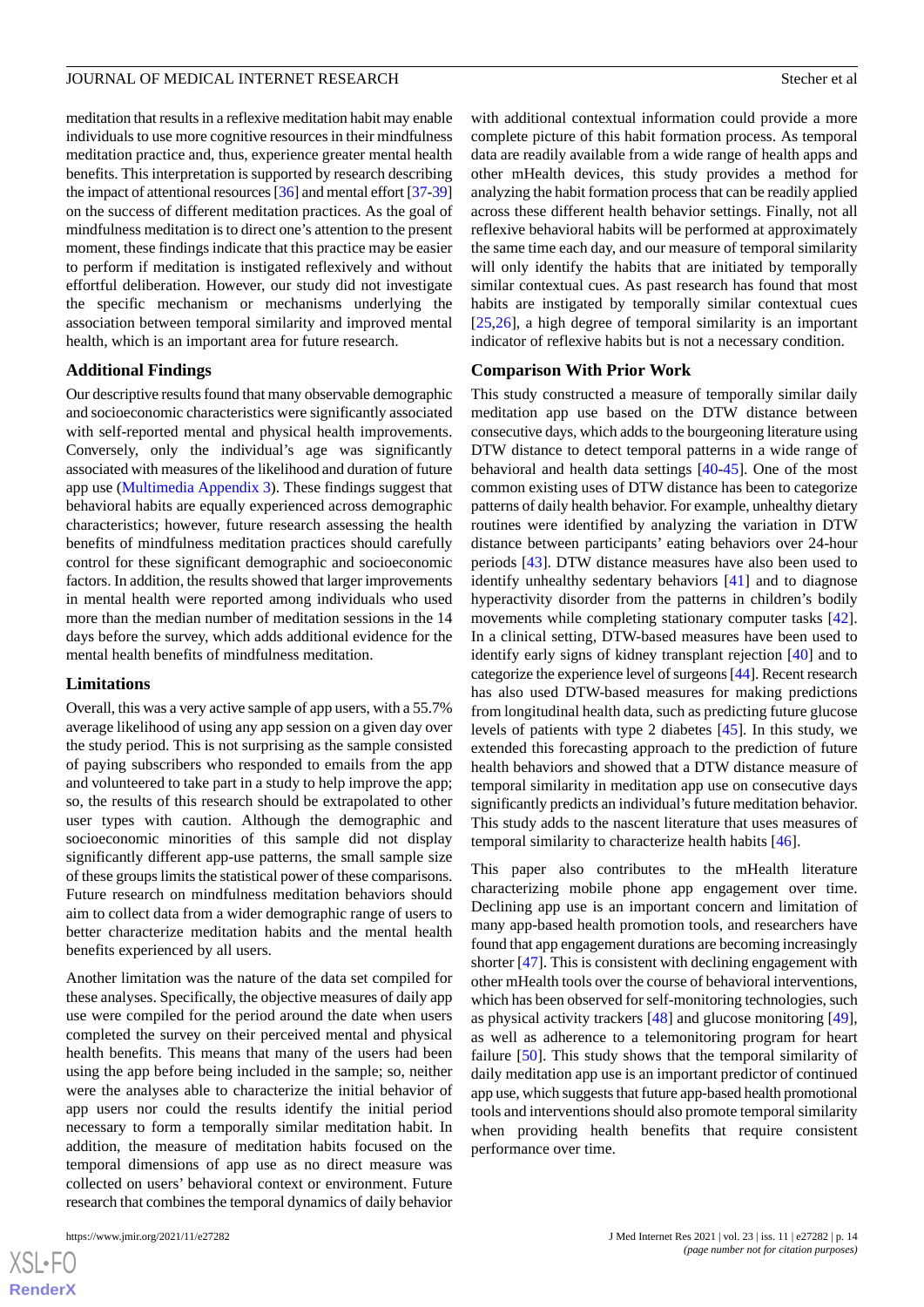# JOURNAL OF MEDICAL INTERNET RESEARCH Stecher et al.

#### **Conclusions**

Promoting healthier habits is an important public health objective for improving many health outcomes. However, to date, the study of habit formation has relied on self-reported measures and has yet to use the abundance of new behavioral health data being collected through mHealth devices. The field's limited methods for measuring health habits and understanding of the habit formation process have likely contributed to the lack of behavioral health interventions that have successfully established persistent behavioral changes.

This study presents a novel objective indicator of reflexive habits derived from detailed, objective behavioral data collected by a mindfulness meditation mobile phone app. Our measure of temporal similarity in meditation app use on consecutive

days significantly predicted future app use, even after controlling for users' demographic and socioeconomic characteristics and common measures of app use, such as the frequency and duration of use. Importantly, this temporal similarity measure was also associated with greater odds of experiencing improved mental health from using the app, which suggests that forming a reflexive meditation habit may provide additional mental health benefits. This measure of temporal similarity can be readily applied to other sources of behavioral health data, and future research should build on these findings by investigating the ability of temporal similarity to identify habits in these other behavioral settings. In addition, future research should investigate whether reflexively initiated meditation habits can increase the mental health benefits from mindfulness meditation.

## **Conflicts of Interest**

At the time this paper was written, JH conducted investigator-initiated research and utilized the Calm app to deliver mindfulness meditation interventions. Calm financially supports her research with a postdoctoral scholar and 2 research coordinators (contractors). The roles of these persons are to help JH with her investigator-initiated research using the Calm app. JH consults for Calm as the director of science and director of the scientific advisory board at Calm. Her role is to ensure the quality of Calm's science and she has no specific obligations to the company. She receives no stocks or equity related to the growth or success of the company.

# <span id="page-16-1"></span>**Multimedia Appendix 1**

<span id="page-16-2"></span>Description of the temporal similarity measure. [[DOCX File , 22 KB](https://jmir.org/api/download?alt_name=jmir_v23i11e27282_app1.docx&filename=f40c83c93f7354b985569e517499658a.docx)-[Multimedia Appendix 1\]](https://jmir.org/api/download?alt_name=jmir_v23i11e27282_app1.docx&filename=f40c83c93f7354b985569e517499658a.docx)

# <span id="page-16-3"></span>**Multimedia Appendix 2**

Visualizations outlining behavioral data from the mindfulness meditation app. [[DOCX File , 493 KB-Multimedia Appendix 2\]](https://jmir.org/api/download?alt_name=jmir_v23i11e27282_app2.docx&filename=9c0a5bf33abfb9e3acc6b29e388e7cee.docx)

# <span id="page-16-4"></span>**Multimedia Appendix 3**

Random forest variable importance measures predicting future app use. [[DOCX File , 25 KB](https://jmir.org/api/download?alt_name=jmir_v23i11e27282_app3.docx&filename=baa877d49eeb5062b04aebfc303a8b99.docx)-[Multimedia Appendix 3\]](https://jmir.org/api/download?alt_name=jmir_v23i11e27282_app3.docx&filename=baa877d49eeb5062b04aebfc303a8b99.docx)

# <span id="page-16-5"></span>**Multimedia Appendix 4**

Logistic regressions of users' future app use on demographic characteristics. [[DOCX File , 24 KB](https://jmir.org/api/download?alt_name=jmir_v23i11e27282_app4.docx&filename=95cc5fdc5915e05ed419b821888872b5.docx)-[Multimedia Appendix 4\]](https://jmir.org/api/download?alt_name=jmir_v23i11e27282_app4.docx&filename=95cc5fdc5915e05ed419b821888872b5.docx)

# <span id="page-16-0"></span>**Multimedia Appendix 5**

Predictive modeling results for alternative measures of users' future app use. [[DOCX File , 30 KB](https://jmir.org/api/download?alt_name=jmir_v23i11e27282_app5.docx&filename=a8626cf0a1ef23a10e0c9428faa4949d.docx)-[Multimedia Appendix 5\]](https://jmir.org/api/download?alt_name=jmir_v23i11e27282_app5.docx&filename=a8626cf0a1ef23a10e0c9428faa4949d.docx)

#### **References**

- 1. García MC, Bastian B, Rossen LM, Anderson R, Miniño A, Yoon PW, et al. Potentially preventable deaths among the five leading causes of death - United States, 2010 and 2014. MMWR Morb Mortal Wkly Rep 2016 Nov 18;65(45):1245-1255 [[FREE Full text](https://doi.org/10.15585/mmwr.mm6545a1)] [doi: [10.15585/mmwr.mm6545a1\]](http://dx.doi.org/10.15585/mmwr.mm6545a1) [Medline: [27855145\]](http://www.ncbi.nlm.nih.gov/entrez/query.fcgi?cmd=Retrieve&db=PubMed&list_uids=27855145&dopt=Abstract)
- 2. Up to 40 percent of annual deaths from each of five leading US causes are preventable. CDC Press Release. 2014. URL: <https://www.cdc.gov/media/releases/2014/p0501-preventable-deaths.html> [accessed 2019-12-19]
- 3. Bostock S, Crosswell AD, Prather AA, Steptoe A. Mindfulness on-the-go: effects of a mindfulness meditation app on work stress and well-being. J Occup Health Psychol 2019 Feb;24(1):127-138 [\[FREE Full text\]](http://europepmc.org/abstract/MED/29723001) [doi: [10.1037/ocp0000118](http://dx.doi.org/10.1037/ocp0000118)] [Medline: [29723001](http://www.ncbi.nlm.nih.gov/entrez/query.fcgi?cmd=Retrieve&db=PubMed&list_uids=29723001&dopt=Abstract)]
- 4. Flett J, Hayne H, Riordan B, Thompson L, Conner T. Mobile mindfulness meditation: a randomised controlled trial of the effect of two popular apps on mental health. Mindfulness 2018 Oct 31;10:863-876. [doi: [10.1007/s12671-018-1050-9\]](http://dx.doi.org/10.1007/s12671-018-1050-9)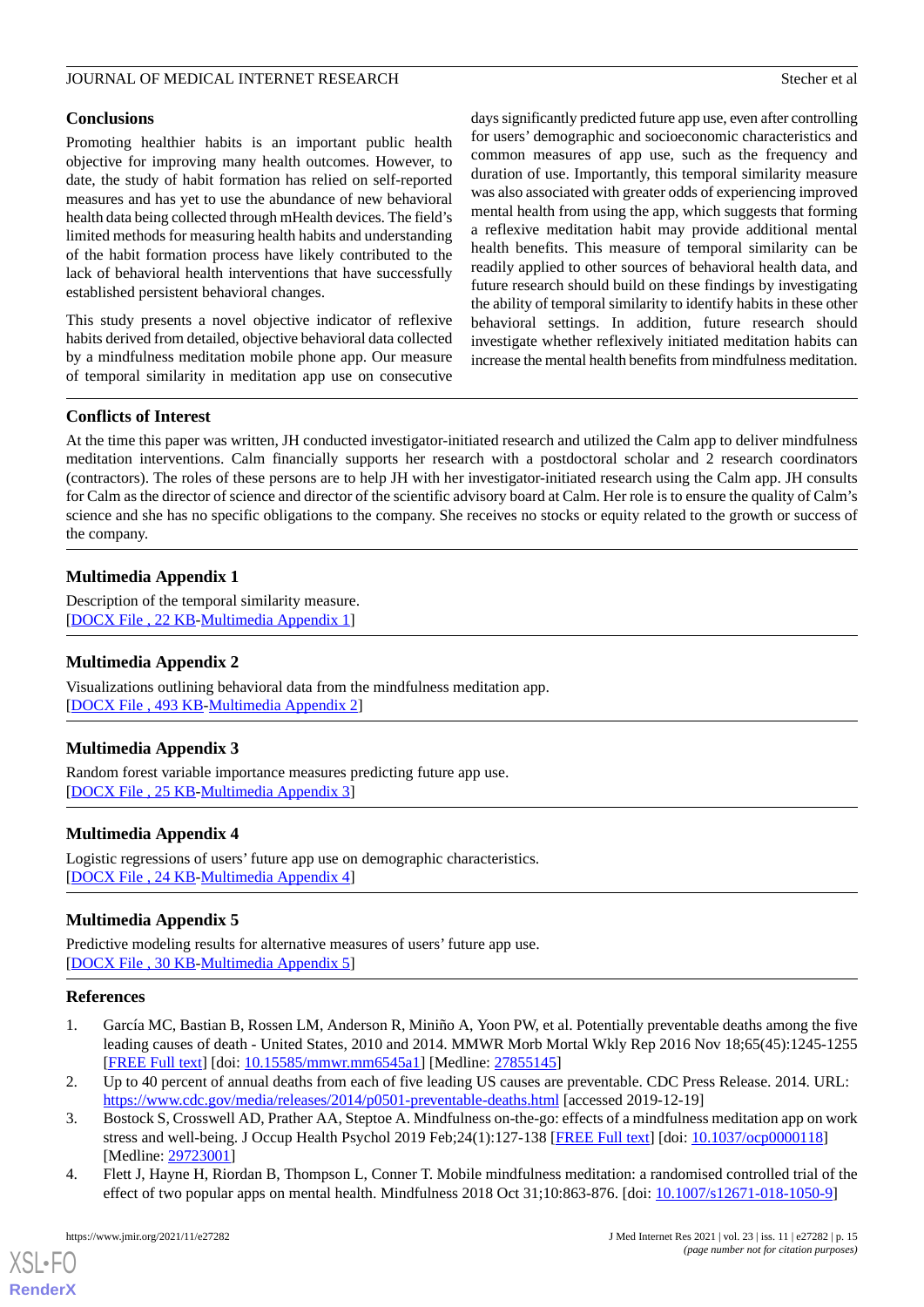- <span id="page-17-0"></span>5. Piercy KL, Troiano RP, Ballard RM, Carlson SA, Fulton JE, Galuska DA, et al. The physical activity guidelines for Americans. J Am Med Assoc 2018 Nov 20;320(19):2020-2028. [doi: [10.1001/jama.2018.14854](http://dx.doi.org/10.1001/jama.2018.14854)] [Medline: [30418471](http://www.ncbi.nlm.nih.gov/entrez/query.fcgi?cmd=Retrieve&db=PubMed&list_uids=30418471&dopt=Abstract)]
- <span id="page-17-1"></span>6. Rodrigues F, Bento T, Cid L, Neiva HP, Teixeira D, Moutão J, et al. Can interpersonal behavior influence the persistence and adherence to physical exercise practice in adults? A systematic review. Front Psychol 2018 Nov 06;9:2141 [\[FREE Full](https://doi.org/10.3389/fpsyg.2018.02141) [text](https://doi.org/10.3389/fpsyg.2018.02141)] [doi: [10.3389/fpsyg.2018.02141](http://dx.doi.org/10.3389/fpsyg.2018.02141)] [Medline: [30459690\]](http://www.ncbi.nlm.nih.gov/entrez/query.fcgi?cmd=Retrieve&db=PubMed&list_uids=30459690&dopt=Abstract)
- 7. Rahimi-Ardabili H, Reynolds R, Vartanian LR, McLeod LV, Zwar N. A systematic review of the efficacy of interventions that aim to increase self-compassion on nutrition habits, eating behaviours, body weight and body image. Mindfulness 2017 Sep 20;9(2):388-400. [doi: [10.1007/s12671-017-0804-0](http://dx.doi.org/10.1007/s12671-017-0804-0)]
- <span id="page-17-3"></span><span id="page-17-2"></span>8. Zgierska A, Rabago D, Chawla N, Kushner K, Koehler R, Marlatt A. Mindfulness meditation for substance use disorders: a systematic review. Subst Abus 2009;30(4):266-294 [[FREE Full text](http://europepmc.org/abstract/MED/19904664)] [doi: [10.1080/08897070903250019\]](http://dx.doi.org/10.1080/08897070903250019) [Medline: [19904664](http://www.ncbi.nlm.nih.gov/entrez/query.fcgi?cmd=Retrieve&db=PubMed&list_uids=19904664&dopt=Abstract)]
- 9. Wood W, Neal DT. A new look at habits and the habit-goal interface. Psychol Rev 2007 Oct;114(4):843-863. [doi: [10.1037/0033-295X.114.4.843\]](http://dx.doi.org/10.1037/0033-295X.114.4.843) [Medline: [17907866\]](http://www.ncbi.nlm.nih.gov/entrez/query.fcgi?cmd=Retrieve&db=PubMed&list_uids=17907866&dopt=Abstract)
- <span id="page-17-4"></span>10. Rothman AJ, Gollwitzer PM, Grant AM, Neal DT, Sheeran P, Wood W. Hale and hearty policies: how psychological science can create and maintain healthy habits. Perspect Psychol Sci 2015 Nov;10(6):701-705. [doi: [10.1177/1745691615598515\]](http://dx.doi.org/10.1177/1745691615598515) [Medline: [26581721\]](http://www.ncbi.nlm.nih.gov/entrez/query.fcgi?cmd=Retrieve&db=PubMed&list_uids=26581721&dopt=Abstract)
- <span id="page-17-5"></span>11. Marteau T, Hollands G, Fletcher P. Changing human behavior to prevent disease: the importance of targeting automatic processes. Science 2012 Sep 21;337(6101):1492-1495. [doi: [10.1126/science.1226918\]](http://dx.doi.org/10.1126/science.1226918) [Medline: [22997327](http://www.ncbi.nlm.nih.gov/entrez/query.fcgi?cmd=Retrieve&db=PubMed&list_uids=22997327&dopt=Abstract)]
- 12. Wood W, Neal DT. Healthy through habit: interventions for initiating and maintaining health behavior change. Behav Sci Policy 2016;2(1):71-83. [doi: [10.1353/bsp.2016.0008](http://dx.doi.org/10.1353/bsp.2016.0008)]
- <span id="page-17-6"></span>13. Neal D, Wood W, Quinn J. Habits—a repeat performance. Curr Dir Psychol Sci 2006 Aug 01;15(4):198-202. [doi: [10.1111/j.1467-8721.2006.00435.x\]](http://dx.doi.org/10.1111/j.1467-8721.2006.00435.x)
- <span id="page-17-8"></span><span id="page-17-7"></span>14. Verplanken B. Beyond frequency: habit as mental construct. Br J Soc Psychol 2006 Sep;45(Pt 3):639-656. [doi: [10.1348/014466605X49122](http://dx.doi.org/10.1348/014466605X49122)] [Medline: [16984725\]](http://www.ncbi.nlm.nih.gov/entrez/query.fcgi?cmd=Retrieve&db=PubMed&list_uids=16984725&dopt=Abstract)
- 15. Rhodes R, Rebar A. Physical activity habit: complexities and controversies. In: The Psychology of Habit. Cham: Springer; Oct 31, 2018:91-109.
- 16. Phillips LA, Leventhal H, Leventhal EA. Assessing theoretical predictors of long-term medication adherence: patients' treatment-related beliefs, experiential feedback and habit development. Psychol Health 2013;28(10):1135-1151. [doi: [10.1080/08870446.2013.793798\]](http://dx.doi.org/10.1080/08870446.2013.793798) [Medline: [23627524\]](http://www.ncbi.nlm.nih.gov/entrez/query.fcgi?cmd=Retrieve&db=PubMed&list_uids=23627524&dopt=Abstract)
- 17. Brooks TL, Leventhal H, Wolf MS, O'Conor R, Morillo J, Martynenko M, et al. Strategies used by older adults with asthma for adherence to inhaled corticosteroids. J Gen Intern Med 2014 Nov;29(11):1506-1512 [[FREE Full text\]](http://europepmc.org/abstract/MED/25092003) [doi: [10.1007/s11606-014-2940-8\]](http://dx.doi.org/10.1007/s11606-014-2940-8) [Medline: [25092003](http://www.ncbi.nlm.nih.gov/entrez/query.fcgi?cmd=Retrieve&db=PubMed&list_uids=25092003&dopt=Abstract)]
- 18. Phillips L, Cohen J, Burns E, Abrams J, Renninger S. Self-management of chronic illness: the role of 'habit' versus reflective factors in exercise and medication adherence. J Behav Med 2016 Dec;39(6):1076-1091. [doi: [10.1007/s10865-016-9732-z](http://dx.doi.org/10.1007/s10865-016-9732-z)] [Medline: [26980098](http://www.ncbi.nlm.nih.gov/entrez/query.fcgi?cmd=Retrieve&db=PubMed&list_uids=26980098&dopt=Abstract)]
- <span id="page-17-9"></span>19. Ellingson L, Lansing J, DeShaw K, Peyer K, Bai Y, Perez M, et al. Evaluating motivational interviewing and habit formation to enhance the effect of activity trackers on healthy adults' activity levels: randomized intervention. JMIR Mhealth Uhealth 2019 Feb 14;7(2):e10988 [\[FREE Full text](https://mhealth.jmir.org/2019/2/e10988/)] [doi: [10.2196/10988\]](http://dx.doi.org/10.2196/10988) [Medline: [30762582\]](http://www.ncbi.nlm.nih.gov/entrez/query.fcgi?cmd=Retrieve&db=PubMed&list_uids=30762582&dopt=Abstract)
- <span id="page-17-10"></span>20. Phillips LA, Gardner B. Habitual exercise instigation (vs. execution) predicts healthy adults' exercise frequency. Health Psychol 2016 Jan;35(1):69-77. [doi: [10.1037/hea0000249\]](http://dx.doi.org/10.1037/hea0000249) [Medline: [26148187](http://www.ncbi.nlm.nih.gov/entrez/query.fcgi?cmd=Retrieve&db=PubMed&list_uids=26148187&dopt=Abstract)]
- <span id="page-17-12"></span><span id="page-17-11"></span>21. Gardner B, Phillips L, Judah G. Habitual instigation and habitual execution: definition, measurement, and effects on behaviour frequency. Br J Health Psychol 2016 Sep;21(3):613-630. [doi: [10.1111/bjhp.12189](http://dx.doi.org/10.1111/bjhp.12189)] [Medline: [26991427\]](http://www.ncbi.nlm.nih.gov/entrez/query.fcgi?cmd=Retrieve&db=PubMed&list_uids=26991427&dopt=Abstract)
- 22. Hagger MS. Redefining habits and linking habits with other implicit processes. Psychol Sport Exerc 2020 Jan;46:101606. [doi: [10.1016/j.psychsport.2019.101606\]](http://dx.doi.org/10.1016/j.psychsport.2019.101606)
- <span id="page-17-13"></span>23. Verplanken B, Orbell S. Reflections on past behavior: a self - report index of habit strength. J Appl Soc Psychol 2003 Jun;33(6):1313-1330. [doi: [10.1111/j.1559-1816.2003.tb01951.x](http://dx.doi.org/10.1111/j.1559-1816.2003.tb01951.x)]
- <span id="page-17-15"></span><span id="page-17-14"></span>24. Hagger MS, Rebar AL, Mullan B, Lipp OV, Chatzisarantis NL. The subjective experience of habit captured by self-report indexes may lead to inaccuracies in the measurement of habitual action. Health Psychol Rev 2014 Dec 18;9(3):296-302. [doi: [10.1080/17437199.2014.959728](http://dx.doi.org/10.1080/17437199.2014.959728)] [Medline: [25189762\]](http://www.ncbi.nlm.nih.gov/entrez/query.fcgi?cmd=Retrieve&db=PubMed&list_uids=25189762&dopt=Abstract)
- 25. Wood W, Quinn J. Habits and the structure of motivation in everyday life. In: Social Motivation: Conscious and Unconscious Processes. Cambridge: Cambridge University Press; 2004:55-70.
- 26. Wood W, Quinn J, Kashy D. Habits in everyday life: thought, emotion, and action. J Pers Soc Psychol 2002 Dec;83(6):1281-1297. [doi: [10.1037/0022-3514.83.6.1281\]](http://dx.doi.org/10.1037/0022-3514.83.6.1281) [Medline: [12500811](http://www.ncbi.nlm.nih.gov/entrez/query.fcgi?cmd=Retrieve&db=PubMed&list_uids=12500811&dopt=Abstract)]
- 27. Chen AT, Wu S, Tomasino KN, Lattie EG, Mohr DC. A multi-faceted approach to characterizing user behavior and experience in a digital mental health intervention. J Biomed Inform 2019 Jun;94:103187 [[FREE Full text](https://linkinghub.elsevier.com/retrieve/pii/S1532-0464(19)30105-4)] [doi: [10.1016/j.jbi.2019.103187\]](http://dx.doi.org/10.1016/j.jbi.2019.103187) [Medline: [31026595](http://www.ncbi.nlm.nih.gov/entrez/query.fcgi?cmd=Retrieve&db=PubMed&list_uids=31026595&dopt=Abstract)]
- 28. Danaher BG, Boles SM, Akers L, Gordon JS, Severson HH. Defining participant exposure measures in web-based health behavior change programs. J Med Internet Res 2006 Aug 30;8(3):e15 [[FREE Full text](http://www.jmir.org/2006/3/e15/)] [doi: [10.2196/jmir.8.3.e15\]](http://dx.doi.org/10.2196/jmir.8.3.e15) [Medline: [16954125](http://www.ncbi.nlm.nih.gov/entrez/query.fcgi?cmd=Retrieve&db=PubMed&list_uids=16954125&dopt=Abstract)]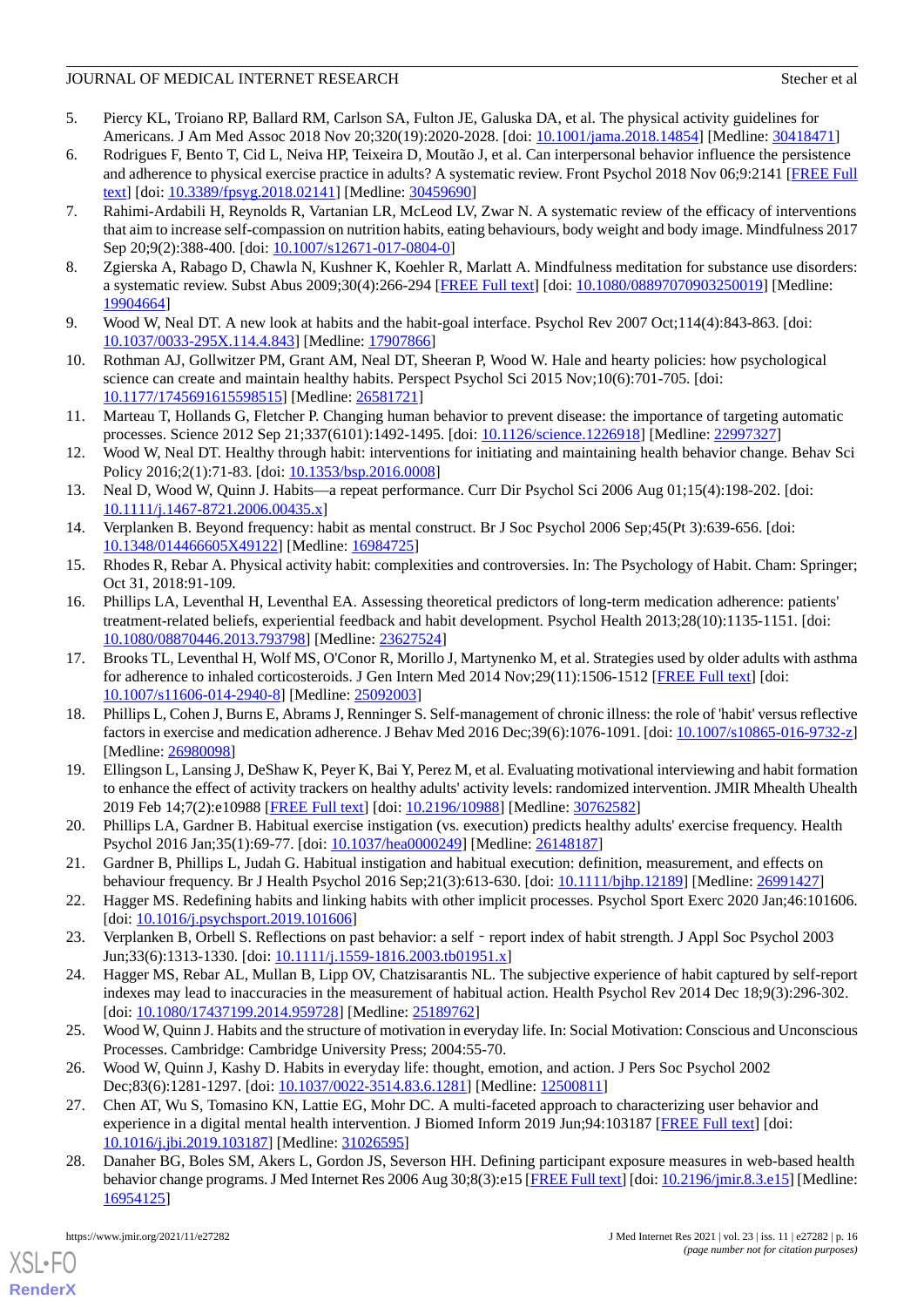- 29. Couper MP, Alexander GL, Zhang N, Little RJ, Maddy N, Nowak MA, et al. Engagement and retention: measuring breadth and depth of participant use of an online intervention. J Med Internet Res 2010 Nov 18;12(4):e52 [\[FREE Full text\]](http://www.jmir.org/2010/4/e52/) [doi: [10.2196/jmir.1430](http://dx.doi.org/10.2196/jmir.1430)] [Medline: [21087922](http://www.ncbi.nlm.nih.gov/entrez/query.fcgi?cmd=Retrieve&db=PubMed&list_uids=21087922&dopt=Abstract)]
- 30. Glasgow RE, Christiansen SM, Kurz D, King DK, Woolley T, Faber AJ, et al. Engagement in a diabetes self-management website: usage patterns and generalizability of program use. J Med Internet Res 2011 Jan 25;13(1):e9 [\[FREE Full text](http://www.jmir.org/2011/1/e9/)] [doi: [10.2196/jmir.1391\]](http://dx.doi.org/10.2196/jmir.1391) [Medline: [21371992\]](http://www.ncbi.nlm.nih.gov/entrez/query.fcgi?cmd=Retrieve&db=PubMed&list_uids=21371992&dopt=Abstract)
- <span id="page-18-1"></span><span id="page-18-0"></span>31. Baltierra NB, Muessig KE, Pike EC, LeGrand S, Bull SS, Hightow-Weidman LB. More than just tracking time: complex measures of user engagement with an internet-based health promotion intervention. J Biomed Inform 2016 Feb;59:299-307 [[FREE Full text](https://linkinghub.elsevier.com/retrieve/pii/S1532-0464(15)00295-6)] [doi: [10.1016/j.jbi.2015.12.015](http://dx.doi.org/10.1016/j.jbi.2015.12.015)] [Medline: [26732997\]](http://www.ncbi.nlm.nih.gov/entrez/query.fcgi?cmd=Retrieve&db=PubMed&list_uids=26732997&dopt=Abstract)
- <span id="page-18-2"></span>32. Huberty J, Vranceanu A, Carney C, Breus M, Gordon M, Puzia M. Characteristics and usage patterns among 12,151 paid subscribers of the calm meditation app: cross-sectional survey. JMIR Mhealth Uhealth 2019 Nov 03;7(11):e15648 [\[FREE](https://mhealth.jmir.org/2019/11/e15648/) [Full text\]](https://mhealth.jmir.org/2019/11/e15648/) [doi: [10.2196/15648\]](http://dx.doi.org/10.2196/15648) [Medline: [31682582](http://www.ncbi.nlm.nih.gov/entrez/query.fcgi?cmd=Retrieve&db=PubMed&list_uids=31682582&dopt=Abstract)]
- <span id="page-18-3"></span>33. Wang D. Confidence intervals for the ratio of two binomial proportions by Koopman's method. Stata Tech Bull 2001;10(58) [[FREE Full text](https://econpapers.repec.org/article/tsjstbull/y_3a2001_3av_3a10_3ai_3a58_3asg154.htm)]
- <span id="page-18-4"></span>34. DeLong ER, DeLong DM, Clarke-Pearson DL. Comparing the areas under two or more correlated receiver operating characteristic curves: a nonparametric approach. Biometrics 1988 Sep;44(3):837-845. [doi: [10.2307/2531595\]](http://dx.doi.org/10.2307/2531595) [Medline: [3203132\]](http://www.ncbi.nlm.nih.gov/entrez/query.fcgi?cmd=Retrieve&db=PubMed&list_uids=3203132&dopt=Abstract)
- <span id="page-18-5"></span>35. Pedregosa F, Varoquaux G, Gramfort A, Michel V, Thirion B, Grisel O, et al. Scikit-learn: machine learning in python. J Mach Learn Res 2011;12:2825-2830 [[FREE Full text](https://www.jmlr.org/papers/volume12/pedregosa11a/pedregosa11a.pdf)]
- <span id="page-18-6"></span>36. Kaplan S. Meditation, restoration, and the management of mental fatigue. Environ Behav 2001;33(4):480-506 [[FREE Full](https://www.nrs.fs.fed.us/pubs/jrnl/2001/nc_2001_kaplan_005.pdf) [text](https://www.nrs.fs.fed.us/pubs/jrnl/2001/nc_2001_kaplan_005.pdf)]
- 37. Awasthi B. Issues and perspectives in meditation research: in search for a definition. Front Psychol 2013 Jan 10;3:613 [[FREE Full text](https://doi.org/10.3389/fpsyg.2012.00613)] [doi: [10.3389/fpsyg.2012.00613\]](http://dx.doi.org/10.3389/fpsyg.2012.00613) [Medline: [23335908\]](http://www.ncbi.nlm.nih.gov/entrez/query.fcgi?cmd=Retrieve&db=PubMed&list_uids=23335908&dopt=Abstract)
- <span id="page-18-7"></span>38. Benson H, Malhotra MS, Goldman RF, Jacobs GD, Hopkins PJ. Three case reports of the metabolic and electroencephalographic changes during advanced Buddhist meditation techniques. Behav Med 1990;16(2):90-95. [doi: [10.1080/08964289.1990.9934596\]](http://dx.doi.org/10.1080/08964289.1990.9934596) [Medline: [2194593\]](http://www.ncbi.nlm.nih.gov/entrez/query.fcgi?cmd=Retrieve&db=PubMed&list_uids=2194593&dopt=Abstract)
- <span id="page-18-8"></span>39. Amihai I, Kozhevnikov M. Arousal vs. relaxation: a comparison of the neurophysiological and cognitive correlates of vajrayana and theravada meditative practices. PLoS One 2014 Jul 22;9(7):e102990 [\[FREE Full text\]](https://dx.plos.org/10.1371/journal.pone.0102990) [doi: [10.1371/journal.pone.0102990\]](http://dx.doi.org/10.1371/journal.pone.0102990) [Medline: [25051268](http://www.ncbi.nlm.nih.gov/entrez/query.fcgi?cmd=Retrieve&db=PubMed&list_uids=25051268&dopt=Abstract)]
- <span id="page-18-11"></span>40. Fritsche L, Schlaefer A, Budde K, Schroeter K, Neumayer H. Recognition of critical situations from time series of laboratory results by case-based reasoning. J Am Med Inform Assoc 2002;9(5):520-528 [[FREE Full text](http://europepmc.org/abstract/MED/12223504)] [doi: [10.1197/jamia.m1013](http://dx.doi.org/10.1197/jamia.m1013)] [Medline: [12223504](http://www.ncbi.nlm.nih.gov/entrez/query.fcgi?cmd=Retrieve&db=PubMed&list_uids=12223504&dopt=Abstract)]
- <span id="page-18-12"></span>41. Zhang Y, Huang Y, Lu B, Ma Y, Qiu J, Zhao Y, et al. Real-time sitting behavior tracking and analysis for rectification of sitting habits by strain sensor-based flexible data bands. Meas Sci Technol 2020 Feb 06;31(5):055102. [doi: [10.1088/1361-6501/ab63ea](http://dx.doi.org/10.1088/1361-6501/ab63ea)]
- <span id="page-18-13"></span><span id="page-18-10"></span>42. Bautista MA, Hernández-Vela A, Escalera S, Igual L, Pujol O, Moya J, et al. A gesture recognition system for detecting behavioral patterns of ADHD. IEEE Trans Cybern 2016 Jan;46(1):136-147. [doi: [10.1109/TCYB.2015.2396635](http://dx.doi.org/10.1109/TCYB.2015.2396635)] [Medline: [26684256](http://www.ncbi.nlm.nih.gov/entrez/query.fcgi?cmd=Retrieve&db=PubMed&list_uids=26684256&dopt=Abstract)]
- <span id="page-18-9"></span>43. Eicher-Miller HA, Gelfand S, Hwang Y, Delp E, Bhadra A, Guo J. Distance metrics optimized for clustering temporal dietary patterning among U.S. adults. Appetite 2020 Jan 01;144:104451 [\[FREE Full text\]](http://europepmc.org/abstract/MED/31521771) [doi: [10.1016/j.appet.2019.104451](http://dx.doi.org/10.1016/j.appet.2019.104451)] [Medline: [31521771](http://www.ncbi.nlm.nih.gov/entrez/query.fcgi?cmd=Retrieve&db=PubMed&list_uids=31521771&dopt=Abstract)]
- <span id="page-18-14"></span>44. Forestier G, Lalys F, Riffaud L, Trelhu B, Jannin P. Classification of surgical processes using dynamic time warping. J Biomed Inform 2012 Apr;45(2):255-264 [\[FREE Full text\]](https://linkinghub.elsevier.com/retrieve/pii/S1532-0464(11)00190-0) [doi: [10.1016/j.jbi.2011.11.002\]](http://dx.doi.org/10.1016/j.jbi.2011.11.002) [Medline: [22120773](http://www.ncbi.nlm.nih.gov/entrez/query.fcgi?cmd=Retrieve&db=PubMed&list_uids=22120773&dopt=Abstract)]
- <span id="page-18-16"></span><span id="page-18-15"></span>45. Faruqui SH, Du Y, Meka R, Alaeddini A, Li C, Shirinkam S, et al. Development of a deep learning model for dynamic forecasting of blood glucose level for type 2 diabetes mellitus: secondary analysis of a randomized controlled trial. JMIR Mhealth Uhealth 2019 Nov 01;7(11):e14452 [\[FREE Full text\]](https://mhealth.jmir.org/2019/11/e14452/) [doi: [10.2196/14452\]](http://dx.doi.org/10.2196/14452) [Medline: [31682586\]](http://www.ncbi.nlm.nih.gov/entrez/query.fcgi?cmd=Retrieve&db=PubMed&list_uids=31682586&dopt=Abstract)
- 46. Phillips L, Burns E, Leventhal H. Time-of-day differences in treatment-related habit strength and adherence. Ann Behav Med 2021 Mar 20;55(3):280-285 [\[FREE Full text\]](http://europepmc.org/abstract/MED/32542355) [doi: [10.1093/abm/kaaa042\]](http://dx.doi.org/10.1093/abm/kaaa042) [Medline: [32542355](http://www.ncbi.nlm.nih.gov/entrez/query.fcgi?cmd=Retrieve&db=PubMed&list_uids=32542355&dopt=Abstract)]
- <span id="page-18-17"></span>47. Vagrani A, Kumar N, Ilavarasan PV. Decline in mobile application life cycle. Procedia Comput Sci 2017;122:957-964. [doi: 10.1016/*j.procs.2017.11.460]*
- <span id="page-18-18"></span>48. Whelan ME, Orme MW, Kingsnorth AP, Sherar LB, Denton FL, Esliger DW. Examining the use of glucose and physical activity self-monitoring technologies in individuals at moderate to high risk of developing type 2 diabetes: randomized trial. JMIR Mhealth Uhealth 2019 Oct 28;7(10):e14195 [[FREE Full text](https://mhealth.jmir.org/2019/10/e14195/)] [doi: [10.2196/14195\]](http://dx.doi.org/10.2196/14195) [Medline: [31661077](http://www.ncbi.nlm.nih.gov/entrez/query.fcgi?cmd=Retrieve&db=PubMed&list_uids=31661077&dopt=Abstract)]
- 49. Tatara N, Arsand E, Skrøvseth SO, Hartvigsen G. Long-term engagement with a mobile self-management system for people with type 2 diabetes. JMIR Mhealth Uhealth 2013 Mar 27;1(1):e1 [[FREE Full text\]](http://mhealth.jmir.org/2013/1/e1/) [doi: [10.2196/mhealth.2432\]](http://dx.doi.org/10.2196/mhealth.2432) [Medline: [25100649](http://www.ncbi.nlm.nih.gov/entrez/query.fcgi?cmd=Retrieve&db=PubMed&list_uids=25100649&dopt=Abstract)]
- 50. Ware P, Dorai M, Ross HJ, Cafazzo JA, Laporte A, Boodoo C, et al. Patient adherence to a mobile phone-based heart failure telemonitoring program: a longitudinal mixed-methods study. JMIR Mhealth Uhealth 2019 Feb 26;7(2):e13259 [[FREE Full text](https://mhealth.jmir.org/2019/2/e13259/)] [doi: [10.2196/13259\]](http://dx.doi.org/10.2196/13259) [Medline: [30806625\]](http://www.ncbi.nlm.nih.gov/entrez/query.fcgi?cmd=Retrieve&db=PubMed&list_uids=30806625&dopt=Abstract)